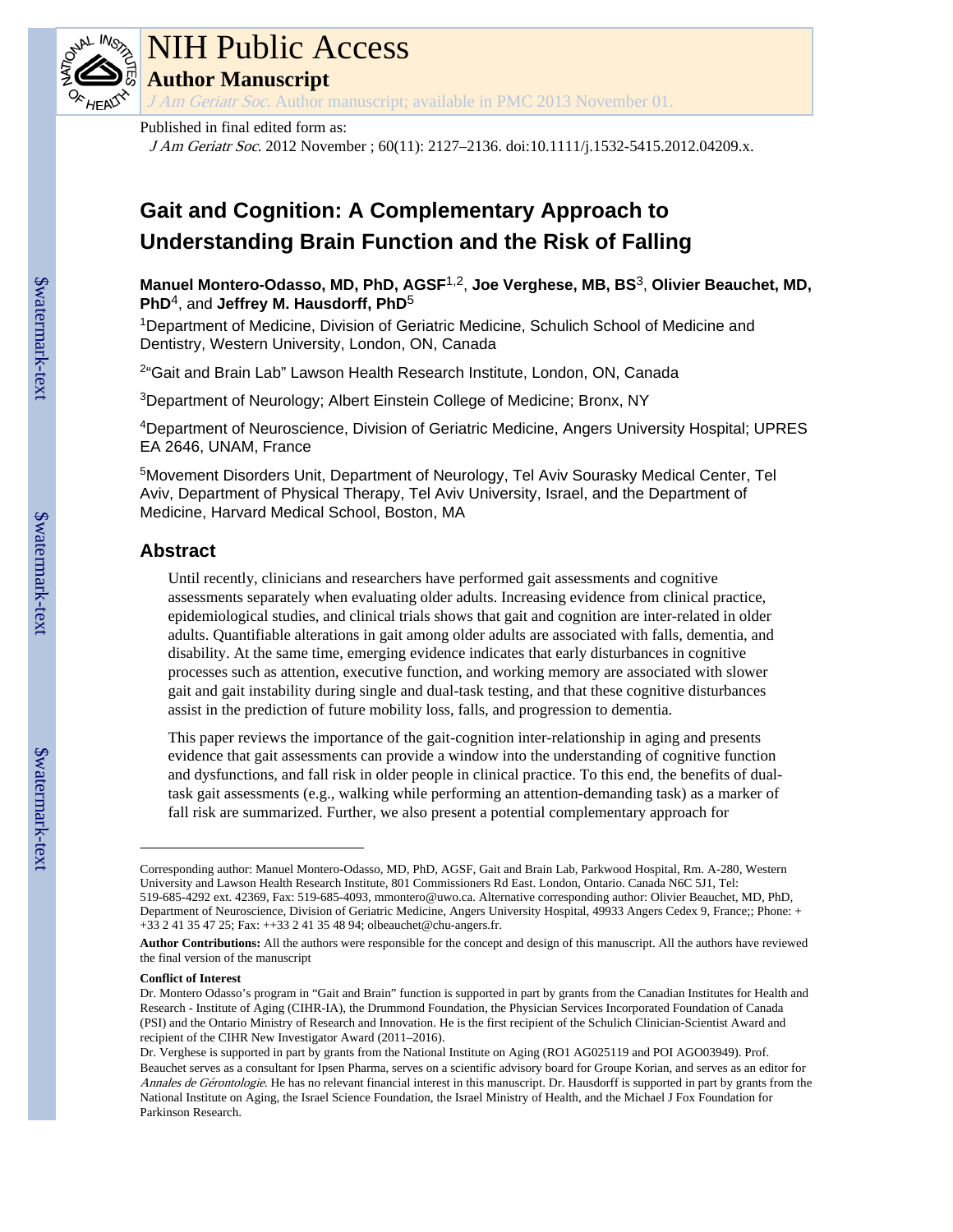reducing the risk of falls by improving certain aspects of cognition through both nonpharmacological and pharmacological treatments.

Untangling the relationship between early gait disturbances and early cognitive changes may be helpful for identifying older adults at higher risk of experiencing mobility decline, falls and the progression to dementia.

#### **Keywords**

Falls; Mild Cognitive Impairment; Dual-task; Cognitive function; Gait Variability

# **Cognitive Impairment and Falls: A Well-Known Couple**

An important goal of geriatric medicine is to reduce the gap between overall life expectancy and disability-free life expectancy. Two major geriatric problems contribute to this gap: cognitive impairment and gait impairment. Frequently, these impairments can lead to disabling forms of dementia as well as falls. Importantly, dementia and falls often co-exist in older adults; gait impairments and falls are more prevalent in patients with dementia than in normal aging and are related to the severity of cognitive impairment.<sup>1</sup> Additionally, gait and cognitive impairment are prominent independent risk factors for falls. Falls are a common geriatric syndrome affecting about a third of older adults each year, and dementia has a prevalence of 8% in older adults aged 65 and older, and 35% in people over age 85. A better understanding of the relationship between cognitive impairments and gait impairments may help clinicians and researchers to develop interventions and institute preventive measures to delay the transition to falls and dementia and promote disability-free life expectancy.

Falls are a major cause of morbidity among older adults, especially for those with cognitive problems. For instance, older adults with moderate to severe cognitive impairment have a higher risk of falls, with an annual incidence of around 60–80%; twice the rate in cognitively normal older adults.<sup>2</sup> The consequences of falls in the population of demented older adults are very serious; fallers with cognitive problems are approximately five times more likely to be admitted to institutional care than people with cognitive issues who do not fall.<sup>3</sup> They are also at high risk of major fall-related injuries such as fractures and head injuries that increase mortality risk. In addition to indirect costs and caregiver burden, the direct costs of emergency, acute, rehabilitation and long-term care are substantial and increasingly unsustainable for the healthcare system.

The precise mechanisms underlying the increased fall risk in cognitively impaired older adults are not completely understood. It has been shown that impaired cognitive abilities can reduce attentional resource allocation, which can compromise postural and gait stability.<sup>4</sup> Executive function is an essential cognitive resource required for normal walking; impairments in this cognitive domain are associated with both dementia and fall risk.<sup>5</sup> One specific early change in gait seen among older adults with mild to moderate dementia is a  $\alpha$  decrease in gait velocity.<sup>1</sup> The inter-relationship between cognitive deficits and gait disturbances has been attributed to specific brain networks such as the prefronto-parietal and cingulate areas that are selectively affected by diseases that accompany, but are not necessarily caused by, aging.<sup>6</sup>

The inter-relationship between cognitive and gait dysfunction has also been found in otherwise healthy older adults who have subtle cognitive deficits that are not yet profound enough to be identified using global measures of cognitive status. Such findings challenge our understanding and the definition of what is currently considered clinically relevant cognitive impairment. For instance, even among healthy older adults with "normal"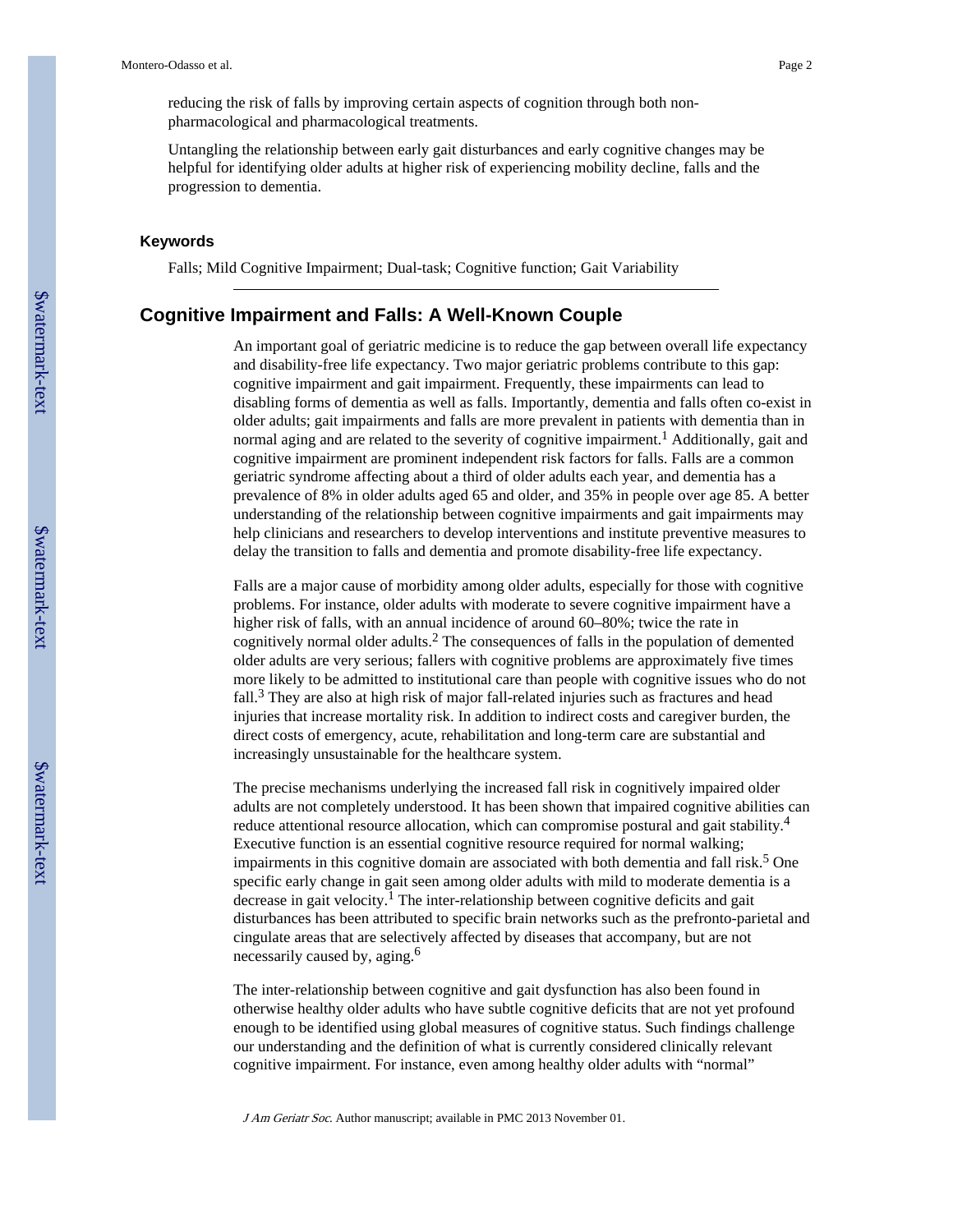cognition as assessed using cutoff scores on global clinical measures of mental status, such as the Mini Mental Status Exam, low performance in executive function was prospectively associated with falls.<sup>7</sup>

A systematic review and meta-analysis of 27 prospective cohort studies with at least one year of follow-up among healthy community-dwelling older adults found that executive dysfunction, a subtle cognitive deficit, was associated with an increased risk for any fall [Odds Ratio: 1.44,  $95\%$ CI (1.20–1.73)] and falls associated with serious injury.<sup>8</sup> Similarly, early mobility decline, assessed as slowing of gait, has been found to co-exist or even precede the onset of clinically demonstrable cognitive decline in older adults.<sup>9</sup> This slowing of gait may have its onset up to 12 years before the clinical presentation of cognitive changes in older adults who later convert to mild cognitive impairment syndrome (MCI). This intriguing and provocative time course suggests that we may be able to augment the prediction of cognitive decline based on a simple and objective gait evaluation in the future. However, further work is needed before this idea can be applied to clinical practice.

MCI is seen as a transitional state between normal aging and early dementia. The prevalence of MCI can reach as high as 19% among older adults and increases to 29% in those over age 85.10 People with MCI have a 10 to 15 times higher risk of developing Alzheimer's disease  $(AD)$ , as well as a higher risk of falling compared with age-matched controls.<sup>11;12</sup> Recent studies have also shown that older adults with MCI have a higher prevalence of gait impairments compared to cognitively normal older adults.<sup>12–14</sup> Thus, older adults with MCI can be seen as a population at risk, not only for future dementia, but also for falls, and should perhaps be specifically targeted for interventions to reduce these dual risks.

Until recently, falls and dementia were studied and assessed as distinct geriatric syndromes (see Figure 1a). This may have led to a gap in our understanding of the cognitive-motor interactions that affects the pathways to disability in older adults. This gap may also explain why cognition has received little attention with regard to intervention strategies for falls prevention. As we detail below, we suggest that the time has come to view these two geriatric syndromes as interrelated outcomes associated with aging (see Figure 1b).

# **Cognition and gait instability**

Although walking has long been considered a primarily automatic motor task, emerging evidence suggests that this view is overly simplistic.15 Walking in the real world requires paying attention to various environmental features and recovering from postural perturbations to avoid stumbles or falls. Therefore, it is not surprising that deficits in attention and executive function processes are independently associated with risk of postural instability, impairment in activities of daily living, and future falls.<sup>5</sup>

#### **The dual-task paradigm and risk of falls**

The seminal "stops walking while talking" study by Lundin-Olsson et al.<sup>16</sup> showed that the inability to maintain a conversation while walking is a marker of future falls in older nursing home residents. Observing people walking while they perform a secondary attentiondemanding task, the "dual-task paradigm", has been used to assess the interactions between cognition, gait, and the risk of falls. During the dual-task, the subject performs an attentiondemanding task while walking to assess any modifications, compared to the reference, single task condition, in either the cognitive or the walking subtasks.<sup>4</sup> The underlying hypothesis is that two simultaneously performed tasks interfere and compete for brain cortical resources.<sup>5</sup> Gait modifications (also known as dual-task costs), such as slowing of gait, are interpreted as the increased cost of involvement of cortical attention processes while walking. The role of dual-task costs as a marker of future falls has been evaluated with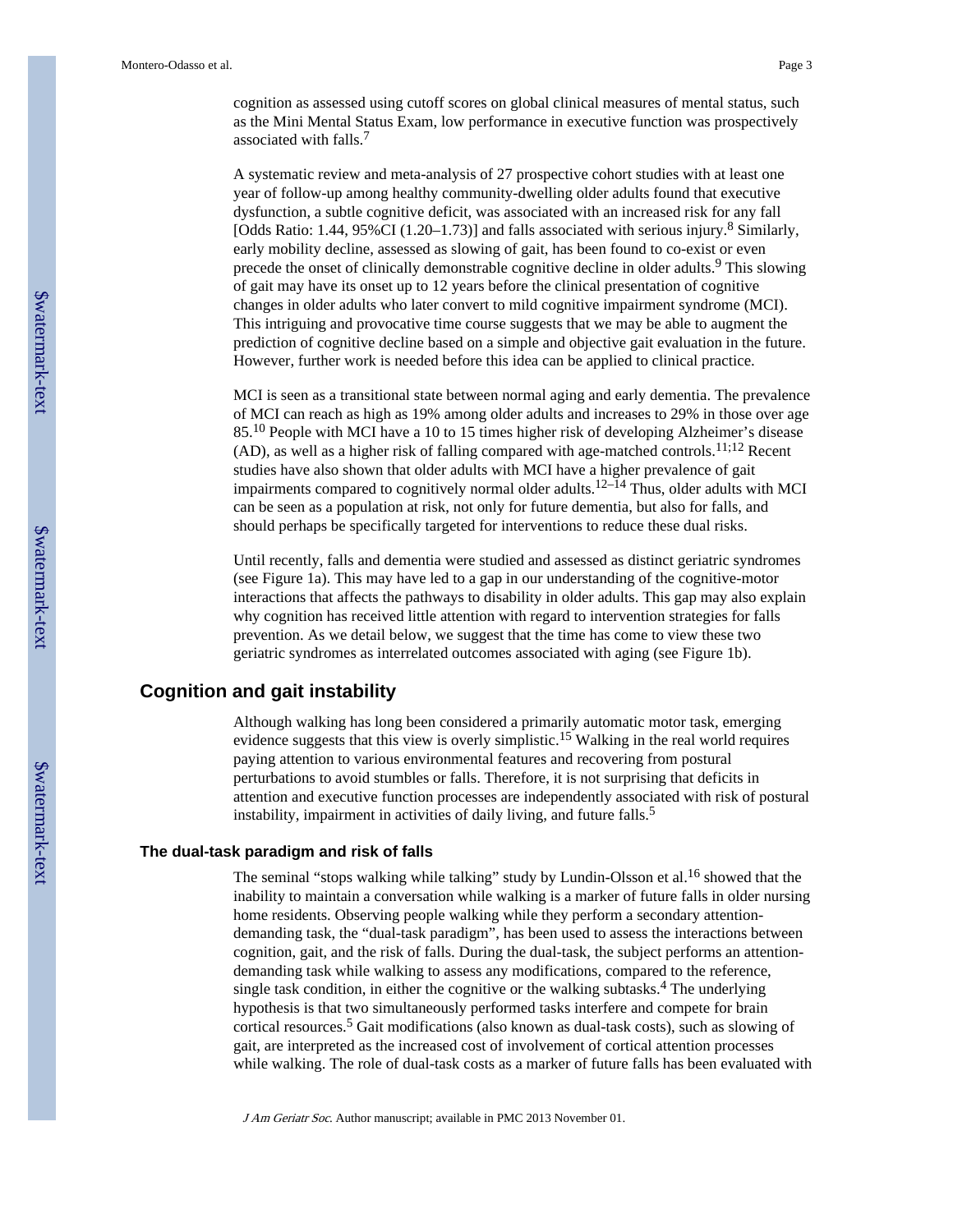mixed results in the literature, perhaps, due to the heterogeneity of studies, small sample sizes, limited prospective fall ascertainment, and the lack of standardization in dual-task procedures. Despite these limitations, a recent systematic review suggested that an increased dual-task cost during gait assessment is associated with an increased fall risk in older adults.17 A study among 1,038 older adults found that a dual-task cost of 18 % or more prospectively predicts falls in individuals who walk at 95 cm/s or faster [Odds Ratio: 1.07, 95% CI (1.04–1.10)], highlighting the sensitivity and predictive ability in older adults who have a relatively intact gait.<sup>18</sup> Although clinically meaningful cut off values of dual-task costs are still controversial and other unanswered questions remain, a growing body of evidence supports the potential clinical utility of this paradigm for falls prediction: it is neither costly nor invasive, can easily be implemented, and provides a valid and sensitive means of assessing motor-cognitive interactions and fall risk.

The dual-task cost identified during a gait assessment may reveal subtle brain impairment $14$ and have been related to attention and executive function efficiency.19;20 For example, patients with AD and patients with Parkinson's disease who have greater deficits in executive function than age-matched controls show a larger dual-task cost when compared with cognitively normal older adults who experienced a much less pronounced dual-task cost.19 In this way, the dual-task assessment may represent impaired brain capacity to share cognitive resources between walking and an attentionally demanding task, placing the subject at an elevated fall risk while performing these concurrent tasks.

#### **Gait variability and risk of falls**

Gait is a complex motor behavior with many measurable facets. This growing field of research provides an interesting window for the study of the regulation of the locomotor and cognitive control. Gait velocity is easily measured and provides valuable information about physical and medical status in the complete functional spectrum of older people.<sup>21;22</sup> Another way to quantify gait instability that has garnered much attention in the literature recently is gait variability.

Changes in gait velocity and variability are not mutually exclusive; however, they provide different information. For example, Herman et al. reported that gait variability during dualtasking predicted future falls among community-living older adults during 2 years of followup, while gait velocity did not.<sup>7</sup> The variability of several spatio-temporal gait parameters has been studied, with stride to stride fluctuations in gait cycle timing (e.g., stride time) being the most widely reported. The reasons for the popularity of this measure have been discussed elsewhere.<sup>23</sup> In brief, it has been suggested that stride time reflects one of the final pathways of the outcomes regulated by the central nervous system. Stride time variability is becoming a relevant marker of gait stability, both in research and clinically, and can be measured easily and robustly.<sup>23</sup> The general assumption is that there is an inverse association between stride time variability and gait stability. Low stride time variability reflects automatic processes that require minimal higher cortical input and is associated with efficient and safe gait patterns.<sup>23</sup> Walking is one of the most repetitive and "hard wired" human movements; the normal fluctuations in stride time variability are usually below 3% among healthy adults.<sup>23;24</sup> However, higher gait variability has been described in older adults with frailty<sup>25</sup>, Parkinson's disease<sup>26</sup> and in  $AD^{19;27}$ , and prospectively associated with a high risk of future falls and mobility decline.<sup>28;29</sup> More interestingly, high stride time gait variability has been shown to predict future falls in community-dwelling older adults, 7;30 even when gait velocity failed to demonstrate an association. Previous work has shown that gait variability not only serves as a clinically relevant approach in the evaluation of mobility, but may also be responsive to fall prevention interventions.  $23,24$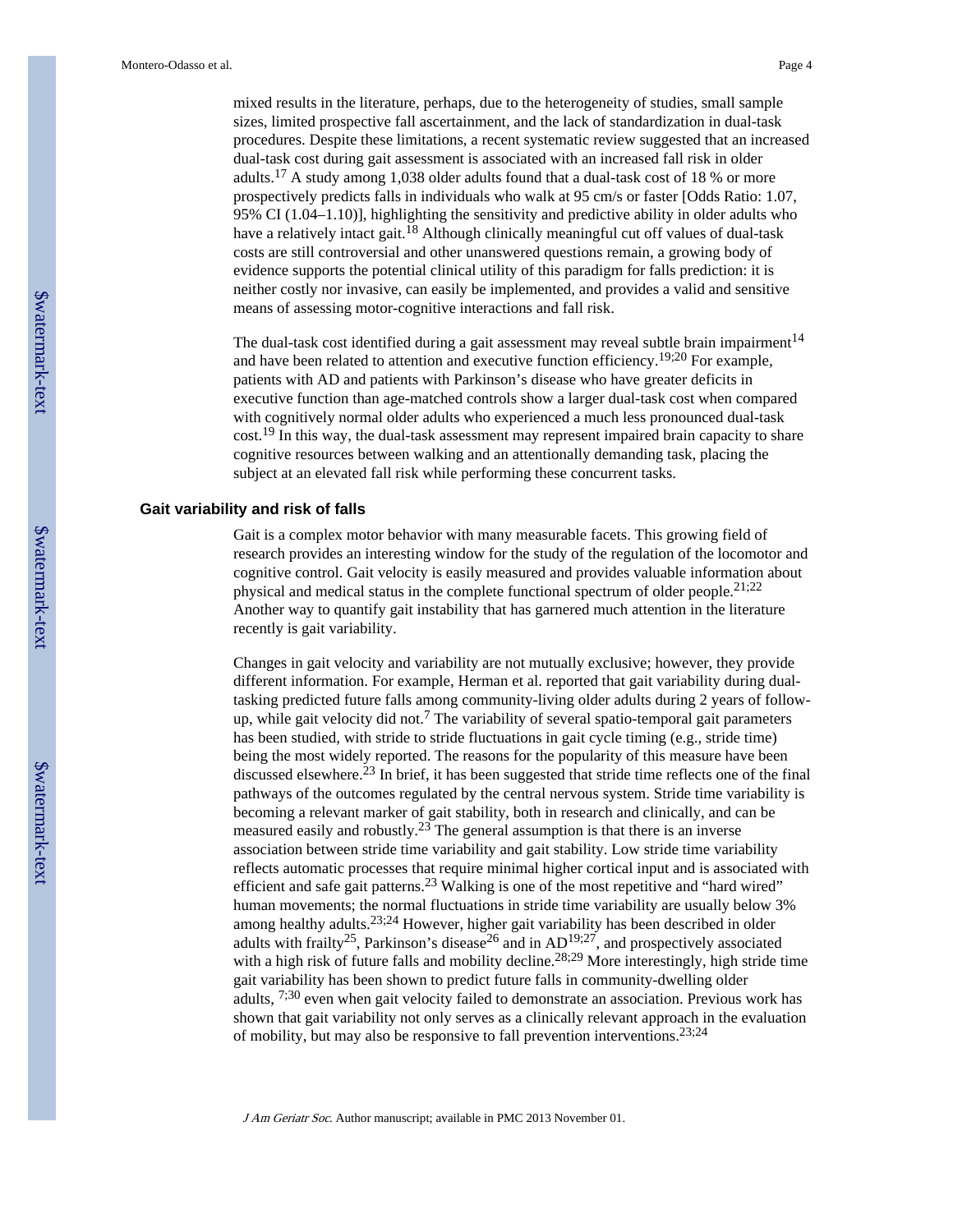Variability in stride time and stride length are related to the control of the rhythmic stepping mechanism and should, therefore, be considered as markers of adaptability to the walking environment. Sheridan et al. reported that high gait variability could be a sensitive marker of dysfunction in the frontal cortical control of walking in subjects with moderate A D and executive dysfunction.<sup>19</sup> Hausdorff et al. showed that the degree of executive function efficiency was correlated to the degree of stride time variability.<sup>15</sup> These and other studies have shown that there is interplay between gait variability, cognitive dysfunction, in particular executive function and attention, and the risk of falls.

#### **Gait changes may reflect cognitive impairment**

Deficits in cognitive function and mobility co-exist in older adults even in the early stages of aging. Older people with MCI may have impairments in either memory (amnestic) or nonmemory (non-amnestic) domains<sup>18</sup> as well as impairments in fine and complex motor skills, equilibrium, and limb coordination. Quantitative testing has revealed gait dysfunction in subjects with both the amnestic and non-amnestic MCI subtypes compared to healthy controls.13 Neurological gaits, such as hemiparetic, and frontal or Parkinsonian gaits were almost twice as common in amnestic MCI as in normal controls in this study. Additionally, subjects with MCI and gait abnormalities (defined as either having slow gait or a neurological gait) were more disabled than subjects with MCI without gait abnormalities.<sup>13</sup>

Another study that included amnestic and non-amnestic MCI participants found that low performance in three related cognitive domains (i.e., attention, executive function, and working memory) was associated with slowing of gait velocity specifically under dual-task conditions, suggesting that these specific cognitive domains are relevant for maintaining a normal gait pattern in the presence of a cognitive load.<sup>14</sup> Recently, it has been shown that increased variability of time-related gait parameters were significantly different under dualtask testing in older adults with MCI compared to age-matched normal controls, but less affected than in people with mild  $AD<sup>27</sup>$ . The same group compared the effect of dual-task of different complexity between cognitively normal controls and older adults with MCI.<sup>31</sup> A significant dual-task cognitive status interaction was found for gait variability, but not for gait velocity, further demonstrating that gait variability may be especially sensitive to dualtasking and to the complexity of the task given. The effect of complex dual-tasking (serial sevens subtraction while walking) on gait variability can be seen in Figure 2; stride time variability is larger in a subject with MCI, compared to a control participant.<sup>31</sup> These findings suggest that cognitive control of gait performance is impaired in people with MCI and in the early clinical stages of dementia. Interestingly, these disturbances were not evident during the single-task test condition. This finding highlights the ability of tests that challenge brain function to reveal subtle or early gait problems. In summary, several studies have shown that gait is altered in people with early cognitive problems, most prominently under dual-task conditions. These findings may provide an explanation for the high risk of falls in people with MCI.<sup>12;32</sup>

# **Strategies to prevent falls and enhance mobility**

Fall prevention trials in cognitively normal older adult populations have demonstrated, with varying degrees of success, that both multifactorial (e.g., review of medications, strength and balance training, visual and hearing correction and environmental modifications) and single interventions (e.g., resistance exercises or progressive balance training) can be effective in preventing falls. In contrast, intervention studies targeting fall prevention in people with cognitive problems have been inconsistent or have only had modest success.<sup>33</sup> Older adults with cognitive problems, while at high risk for falls, represent a group who may be less responsive to the interventions that are effective among subjects that are cognitively intact. As discussed above, we further suggest that even subtle cognitive deficits may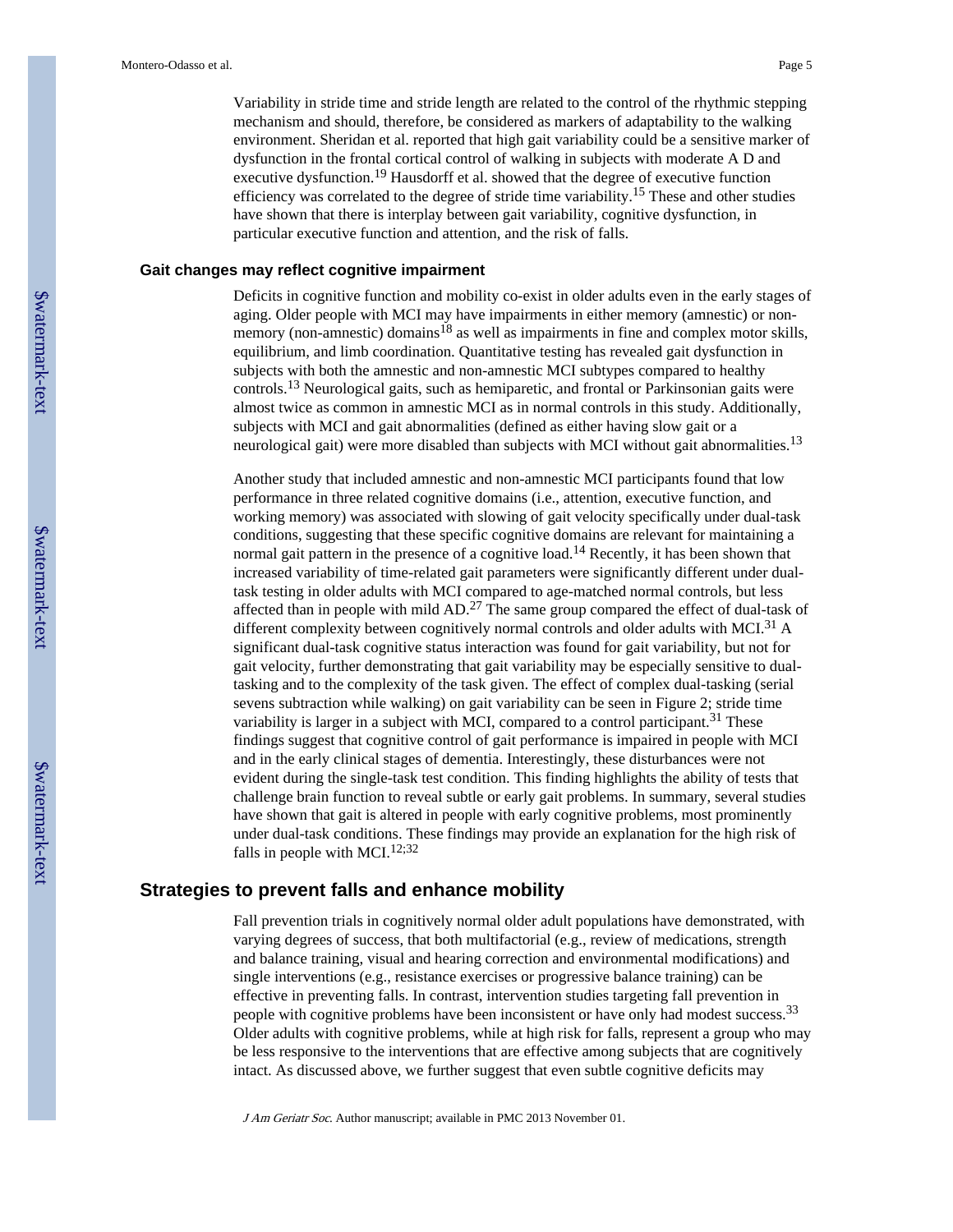compound the risk of falls in older adults whose cognition has not deteriorated to the level of impairment required to diagnose MCI or dementia syndromes.

In a recent systematic review, Oliver et al. $33$  concluded in that the benefits of single and multifactorial interventions for fall prevention do not translate successfully from cognitively normal older adults to those with dementia. Additionally, Hauer et al. found that the effect of training on motor performance or fall prevention in older people with cognitive impairment is limited and clearly understudied.<sup>34</sup> There are several potential explanations for the lack of benefit of fall prevention programs in the cognitively impaired population including different underlying mechanisms for falls in those with cognitive problems and failure to address cognitive deficits adequately. Although much is known about the multifactorial nature of falls in cognitively normal individuals, our knowledge about the nature and inter-relationship of risk factors in those with cognitive problems is limited and, as a consequence, the number of falls and fall related injuries in this population continues to be problematic.

Therefore, the following questions are avenues for future inquiry: Is a new approach needed in fall prevention? Is the cognitive component missing in extant fall prevention interventions? Do we need to improve certain aspects of cognition, as a complementary intervention, in order to prevent falls in older adults? Is cognitive remediation needed in all older adults or only in the cognitively impaired? What age-associated changes in cognition should be defined as impairment?

# **Non-pharmacological approaches**

Cognitive remediation interventions have been shown to improve attention and executive function as well as memory in older adults without dementia. Table 1 summarizes recent studies that have specifically evaluated the effects of interventions to improve cognition on gait and fall risk. Verghese et al.<sup>35</sup> conducted a pilot study in 24 older adults who were randomly assigned to either a computerized cognitive remediation intervention or a wait list. The ten participants who completed the cognitive remediation showed improvement on gait velocity during normal walking and walking while talking (dual-task) compared to baseline (Figure 3a). While the initial findings of this pilot trial need confirmation in larger scale trials, they indicate that a non-pharmacological cognitive intervention can positively modify gait performance, especially during dual-task testing.

Silsupadol et al.<sup>36</sup> conducted an intriguing but small study among 21 older adults with balance and gait impairment. Participants were randomly assigned to one of three interventions: single-task (active control), fixed-prioritization dual-task training and dualtask training with variable-prioritization. Improvements in balance and gait velocity were found in all groups after training (Figure 3b). However, when a cognitive, dual-task was added during testing, only participants who received dual-task training exhibited significant improvements in gait velocity ( $p < 0.001$ ). Furthermore, the group that trained with variablepriority instructions demonstrated a dual-task training effect that was retained after 12 weeks of follow-up.36 These results suggest that varying focus during training between the cognitive and motor tasks apparently had more benefits than training that required constant focus of attention on both tasks.

Schwenk et al.<sup>37</sup> conducted a randomized controlled trial (RCT) that evaluated the efficacy of a 12-week dual-task training program in 61 seniors with dementia. The intervention group received dual-task training, using progressively more complex activities such as walking while throwing and catching a ball or walking while performing mental arithmetic, during a two-hour exercise session carried out twice a week. The control group received low intensity exercise for one hour once per week over the same period of follow-up. After the 12 weeks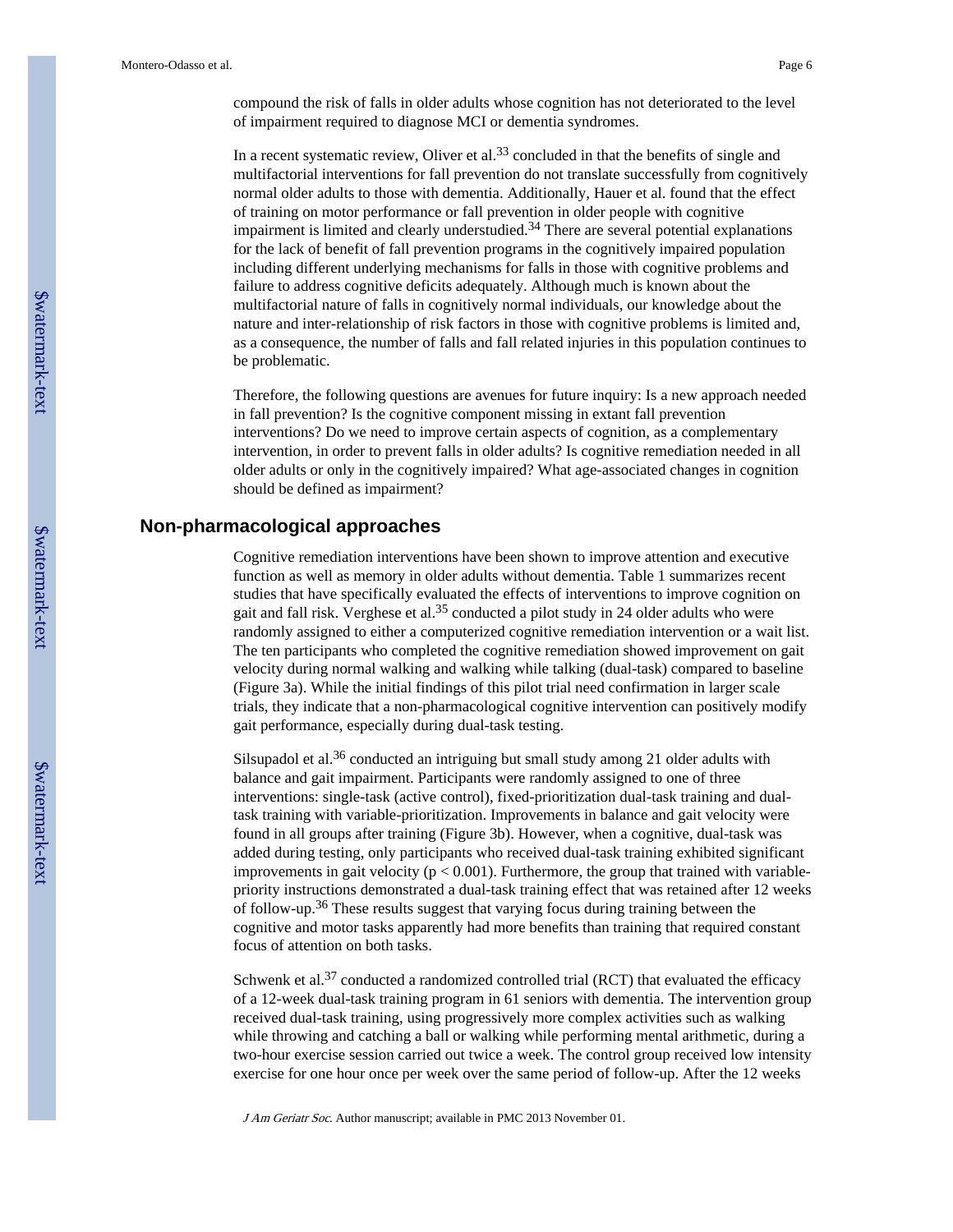of training, the intervention group performed significantly better on gait in a complex dualtask condition ('walking while doing serial 3 subtractions') compared with the control group. Despite some limitations, including that the training in the intervention group included repeated exposures to the same dual-task test conditions that served as the main outcomes, this study shows RCT evidence<sup>38</sup> that dual-task training improve gait in people with mild to moderate dementia.

Finally, Mirelman et al.<sup>39</sup> reported an improvement in gait using a program of treadmill training enhanced with virtual reality in patients with Parkinson's disease. After six weeks of training, gait velocity, stride time and stride length significantly improved in usual and dual-tasking conditions as well as during over-ground obstacle negotiation (Figure 3c). In addition, gait variability decreased (i.e., improved) under dual-task conditions.<sup>39</sup> Moreover, the improvements in dual-task walking were much larger than that seen in a previous study that followed an almost identical treadmill training program, without the virtual reality component. This finding suggests that a complex motor-cognitive training may be more effective at improving dual-tasking and functional gait, compared to a program that focuses exclusively on motor function.

While the effects of these preliminary cognitive-based therapies to mediators of fall risk are promising, studies have not yet examined the impact of these interventions on fall frequency. Large scale RCT trials are needed to generate critical evidence-based results before this approach can be widely recommended.

# **Pharmacological approaches**

Pharmacological interventions targeting attention and executive function have also improved gait performance in older adults.<sup>40;41</sup> Table 2 summarizes studies that specifically evaluate the effects of cognitive pharmacological interventions to improve gait and fall risk in older individuals. Methylphenidate (MPH) has been long used to improve attention in children with Attention Deficit Hyperactivity Disorder; however, its potential to modify motor function is less known. In a pilot study, Auriel et al.<sup>40</sup> evaluated the effect of a single dose (20 mg) of MPH on cognitive function, gait performance and markers of fall risk in 21 patients with Parkinson disease who were receiving L-dopa. A single dose of MPH was associated with a significant improvement in attention, executive function, gait velocity, stride time variability, and the Timed Up and Go Test, i.e., validated markers of abnormal gait and fall risk. Ben-Itzhak et al. tested the effect of MPH in 26 community-living older adults without dementia using a randomized, double blind, crossover design. MPH improved executive function, gait velocity and reduced gait variability in this sample of older adults as well.<sup>41</sup> Additionally, a single dose of MPH reduced the detrimental effect of dual-task testing on gait variability. These initial findings suggest that MPH, and potentially other drugs designed to enhance attention, may have a role as a therapeutic option for reducing fall risk in older adults.

Cognitive function and the brain control of gait also share several neurotransmitters that may serve as additional potential targets for pharmacological interventions. Dopamine deficits have been associated with fall risk in patients with Parkinson's disease; levodopa typically improves many gait features in patients with this neurological disease. Interestingly, however, a recent study that assessed the role of dopamine neurotransmission in fall risk<sup>42</sup> demonstrated that dopaminergic denervation is apparently not associated with falls in older adults with Parkinson's disease. Similarly, the neurotransmitter acetylcholine has shown to have an important role in cognitive function and in controlling gait and balance.<sup>43</sup> Specific regions within the brain with cholinergic tracts include the hippocampus, nucleus basalis of Meynert, basal ganglia, thalamus, and the pedunculopontine nucleus. The thalamic AChE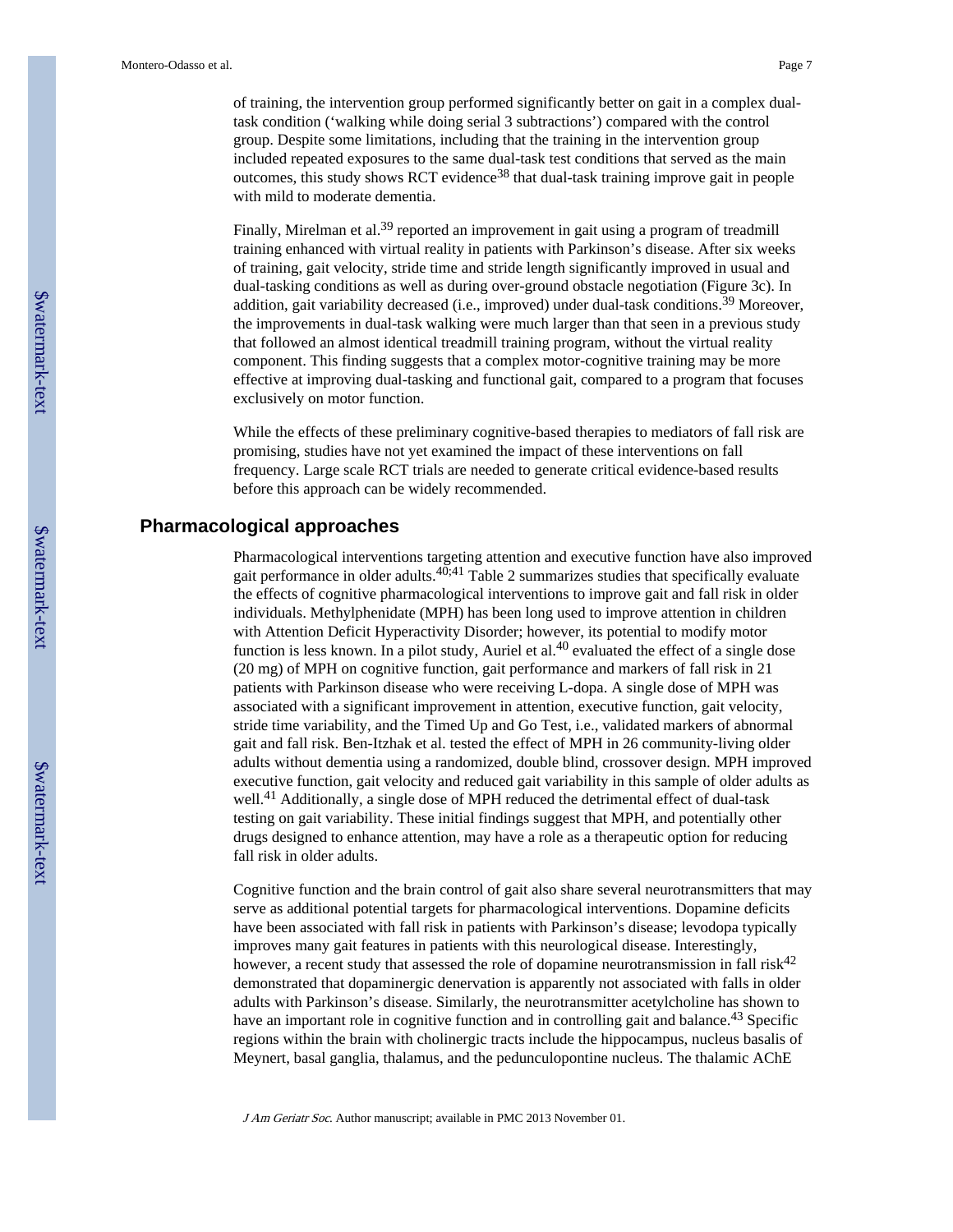activity, which derives mainly from terminals of brainstem pedunculopontine nucleus neurons, plays a central role in the generation of the movement and gait and balance control.44 The cholinergic system is also an important and specific controller of selective attention, likely an important factor in the dual-task decrement in walking that occurs in cognitively impaired adults. Therefore, correcting the cholinergic loss in dementia may improve attention and subsequently gait performance.

Cholinesterase inhibitors (ChEI), e.g., donepezil, galantamine and rivastigimine, are the currently approved symptomatic treatments for AD and vascular dementia. The molecular mechanism of action for ChEI is achieved by increasing cortical and hippocampal acetylcholine, regulators of memory and synaptic plasticity.<sup>45</sup> However, the mechanisms of clinical improvements in function in patients with dementia are not well understood. Possible explanations may relate to the cognitive action of the drug and to subtle improvements in motor function. For instance, there may be cognitive related and noncognitive related enhancement mechanisms by which ChEIs might improve gait performance and potentially reduce fall risk.<sup>43</sup> Improving executive function and attention may affect gait control and cholinergic enhancement of the pedunculopontine nucleus may improve stride-to-stride variability. Both of these mechanisms have the theoretical potential to reduce the occurrence of falls. Whether by a direct effect or mediated through cognition, motor function improvement would consequently serve to stabilize mobility, reduce falls and delay functional decline.

A few studies have evaluated the effect of ChEI in motor performance in older adults. These are generally small scale, pilot investigations, but they are, nonetheless, worthy of consideration given their novelty and potential importance to our understanding of therapeutic possibilities. Two pilot studies evaluated the effect of ChEI on gait performance.46;47 Assal et al. tested the effect of galantamine on gait in nine participants with moderate AD. Their gait was compared with 10 controls without dementia. Controls suffered a significant dual-task decrement in stride time, though there was no decrement among the participants with AD on galantamine. This finding suggests a galantamineassociated enhancement of the ability to adapt gait patterns to tasks that require attention. Montero-Odasso et al. assessed the effect of donepezil over four months of treatment on gait velocity and gait variability in six individuals with AD (see Figure 3d). Increases in gait velocity and a reduction in gait variability were seen at one month following treatment with the 5mg of donepezil. These benefits were further improved after four months of treatment when the full dose of 10 mg was achieved, suggesting a dose-response pattern. The control group, composed of eight individuals with MCI, experienced an expected reduction of gait velocity and an increase in gait variability over time. In a randomized crossover study involving 23 older participants with Parkinson's disease, Chung et al. observed that fall frequency was almost 50% lower when the patients were on donepezil than when they were taking a placebo.<sup>48</sup>

Memantine is another symptomatic treatment option for patients with moderate to severe AD. Recently, Beauchet et al. reported a memantine-related decrease in stride time variability among AD outpatients followed in a memory clinic, suggesting that decrease in gait variability may be explained by the combined dopaminergic and glutamatergic effects of memantine.<sup>49</sup>

These preliminary interventional studies provide a basis for testing a variety of approaches in larger clinical trials. If cognitive enhancers can change gait in a meaningful way, it could reduce the risk of falls, and in turn have a major impact on individual and societal outcomes. Currently, there are clinical trials under way to explore these interesting possibilities.<sup>43</sup>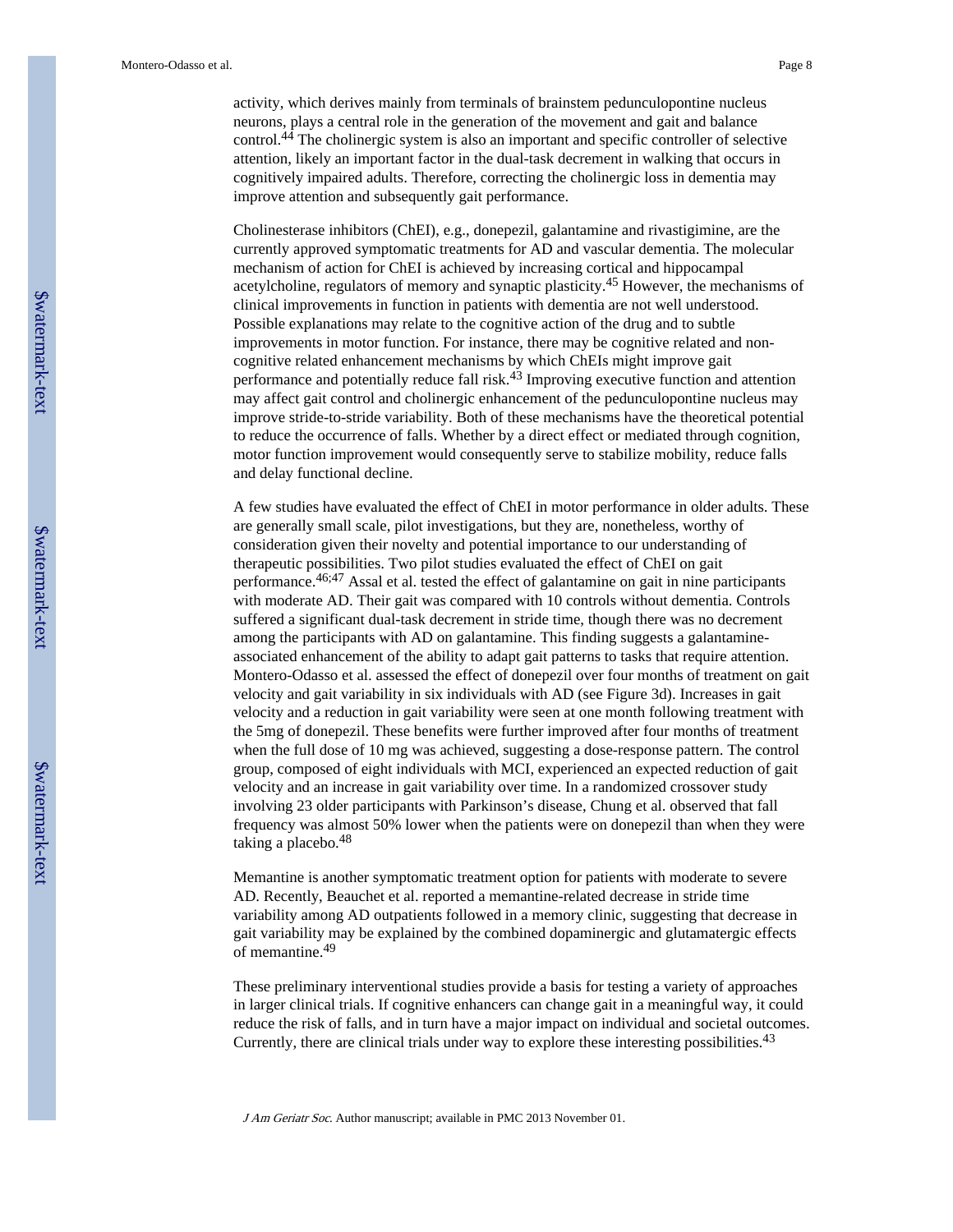# **Conclusions and Future directions**

Falls are twice as common among people with cognitive problems and dementia, as compared with cognitively intact older adults. The classic multi-factorial fall risk intervention is not as effective in reducing fall risk in older adults with cognitive problems as it is in the cognitively normal adult. A potential explanation for this failure is that fall prevention strategies do not include "cognitive domains" as an intervention target.

New evidence and a fresh look at existing data on cognitive impairment, gait and mobility impairment and falls sets the stage for a novel approach and some practical conclusions. Cognitive impairment should be considered as a continuum from normal aging to advanced dementia, and, similarly, mobility decline and slowing of gait is a continuum that co-exists with or even precedes the declines in cognition. Cognitive impairment, gait decline, and falls, singly and together have a sufficiently high prevalence in older adults to constitute significant population health problems and important causes of disability. Gait variability is an objective measure that reflects cognitive dysfunction and may prove useful prognostically for mobility, cognitive and falls outcomes. Gait assessment under dual-tasking apparently can be used in the clinical encounter as a window into brain function in the early stages of the cognitive decline. Therefore, untangling the relationship between early gait and cognitive impairments may help identify older adults at higher risk of mobility decline, falls and progression to dementia.

Finally, improving certain aspects of cognition, specifically attention and executive function, in older adults can be a complementary way to treat mobility decline and risk of falls. In the cognitively impaired, this may be critical to reducing fall risk and its attendant disability. Exciting new preliminary studies have shown that both non-pharmacological and pharmacological interventions targeting cognition may improve gait performance, and consequently, have the potential to reduce fall risk. These interventions may be effective for improving mobility and reducing falls. It remains to be seen whether the pharmacologic and cognitive-training approaches would have a synergistic effect, whether one can substitute for the other, or whether one would eclipse the other. While important questions need to be addressed more fully, these initial investigations suggest that a complementary approach to fall prevention can be incorporated into the current fall intervention strategies.

# **Acknowledgments**

This work was presented, in part as a Symposium at the AGS 2010 Annual Scientific Meeting, in Orlando, Fl. The authors would like to thank the AGS Research Committee for sponsorship of this symposium. Our gratitude goes also to Dr. Bruce Troen for his guidance in the implementation of the Symposium. We thank Kevin Hansen for his help editing the manuscript.

**Sponsor's Role:** The sponsor had no role in design, methods, data collections, and preparation of paper.

### **References**

- 1. van Iersel MB, Hoefsloot W, Munneke M, et al. Systematic review of quantitative clinical gait analysis in patients with dementia. Z Gerontol Geriatr. 2004; 37:27–32. [PubMed: 14991293]
- 2. Tinetti ME, Speechley M, Ginter SF. Risk factors for falls among elderly persons living in the community. N Engl J Med. 1988; 319:1701–1707. [PubMed: 3205267]
- 3. Morris JC, Rubin EH, Morris EJ, et al. Senile dementia of the Alzheimer's type: an important risk factor for serious falls. J Gerontol. 1987; 42:412–417. [PubMed: 3598089]
- 4. Woollacott M, Shumway-Cook A. Attention and the control of posture and gait: a review of an emerging area of research. Gait Posture. 2002; 16:1–14. [PubMed: 12127181]
- 5. Yogev-Seligmann G, Hausdorff JM, Giladi N. The role of executive function and attention in gait. Mov Disord. 2008; 23:329–342. [PubMed: 18058946]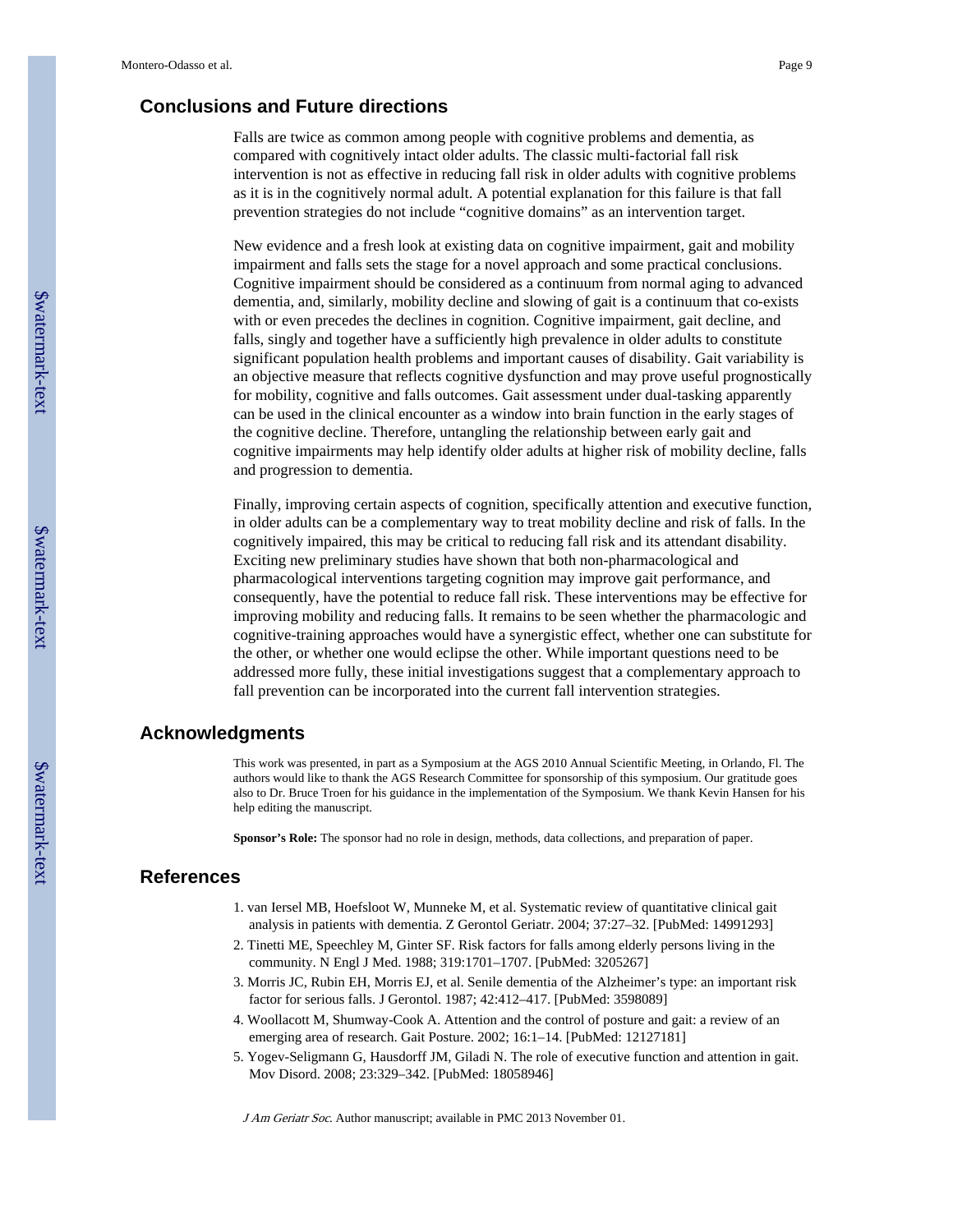- 6. Rosano C, Brach J, Longstreth WT Jr, et al. Quantitative measures of gait characteristics indicate prevalence of underlying subclinical structural brain abnormalities in high-functioning older adults. Neuroepidemiology. 2006; 26:52–60. [PubMed: 16254454]
- 7. Herman T, Mirelman A, Giladi N, et al. Executive control deficits as a prodrome to falls in healthy older adults: a prospective study linking thinking, walking, and falling. J Gerontol A Biol Sci Med Sci. 2010; 65:1086–1092. [PubMed: 20484336]
- 8. Muir SW, Gopaul K, Montero Odasso MM. The role of cognitive impairment in fall risk among older adults: a systematic review and meta-analysis. Age Ageing. 2012; 41:299–308. [PubMed: 22374645]
- 9. Buracchio T, Dodge HH, Howieson D, et al. The trajectory of gait speed preceding mild cognitive impairment. Arch Neurol. 2010; 67:980–986. [PubMed: 20697049]
- 10. Lopez OL, Jagust WJ, DeKosky ST, et al. Prevalence and classification of mild cognitive impairment in the Cardiovascular Health Study Cognition Study: part 1. Arch Neurol. 2003; 60:1385–1389. [PubMed: 14568808]
- 11. Petersen RC, Doody R, Kurz A, et al. Current concepts in mild cognitive impairment. Arch Neurol. 2001; 58:1985–1992. [PubMed: 11735772]
- 12. Liu-Ambrose TY, Ashe MC, Graf P, et al. Increased risk of falling in older community-dwelling women with mild cognitive impairment. Phys Ther. 2008; 88:1482–1491. [PubMed: 18820094]
- 13. Verghese J, Robbins M, Holtzer R, et al. Gait dysfunction in mild cognitive impairment syndromes. J Am Geriatr Soc. 2008; 56:1244–1251. [PubMed: 18482293]
- 14. Montero-Odasso M, Bergman H, Phillips NA, et al. Dual-tasking and Gait in people with mild cognitive impairment. The effect of working memory. BMC Geriatr. 2009; 9:41. [PubMed: 19723315]
- 15. Hausdorff JM, Yogev G, Springer S, et al. Walking is more like catching than tapping: gait in the elderly as a complex cognitive task. Exp Brain Res. 2005; 164:541–548. [PubMed: 15864565]
- 16. Lundin-Olsson L, Nyberg L, Gustafson Y. "Stops walking when talking" as a predictor of falls in elderly people. Lancet. 1997; 349:617. [PubMed: 9057736]
- 17. Beauchet O, Annweiler C, Dubost V, et al. Stops walking when talking: a predictor of falls in older adults? Eur J Neurol. 2009; 16:786–795. [PubMed: 19473368]
- 18. Yamada M, Aoyama T, Arai H, et al. Dual-task walk is a reliable predictor of falls in robust elderly adults. J Am Geriatr Soc. 2011; 59:163–164. [PubMed: 21226689]
- 19. Sheridan PL, Solomont J, Kowall N, et al. Influence of executive function on locomotor function: divided attention increases gait variability in Alzheimer's disease. J Am Geriatr Soc. 2003; 51:1633–1637. [PubMed: 14687395]
- 20. Bootsma-van der Wiel A, Gussekloo J, de Craen AJ, et al. Walking and talking as predictors of falls in the general population: the Leiden 85-Plus Study. J Am Geriatr Soc. 2003; 51:1466–1471. [PubMed: 14511170]
- 21. Studenski S, Perera S, Patel K, et al. Gait speed and survival in older adults. JAMA. 2011; 305:50– 58. [PubMed: 21205966]
- 22. Montero-Odasso M, Schapira M, Soriano ER, et al. Gait velocity as a single predictor of adverse events in healthy seniors aged 75 years and older. J Gerontol A Biol Sci Med Sci. 2005; 60:1304– 1309. [PubMed: 16282564]
- 23. Hausdorff JM. Gait variability: methods, modeling and meaning. J Neuroeng Rehabil. 2005; 2:19. [PubMed: 16033650]
- 24. Hausdorff JM. Gait dynamics, fractals and falls: finding meaning in the stride-to-stride fluctuations of human walking. Hum Mov Sci. 2007; 26:555–589. [PubMed: 17618701]
- 25. Montero-Odasso M, Muir SW, Hall M, et al. Gait Variability Is Associated With Frailty in Community-dwelling Older Adults. J Gerontol A Biol Sci Med Sci. 2011; 66:568–576. [PubMed: 21357190]
- 26. Hausdorff JM, Cudkowicz ME, Firtion R, et al. Gait variability and basal ganglia disorders: strideto-stride variations of gait cycle timing in Parkinson's disease and Huntington's disease. Mov Disord. 1998; 13:428–437. [PubMed: 9613733]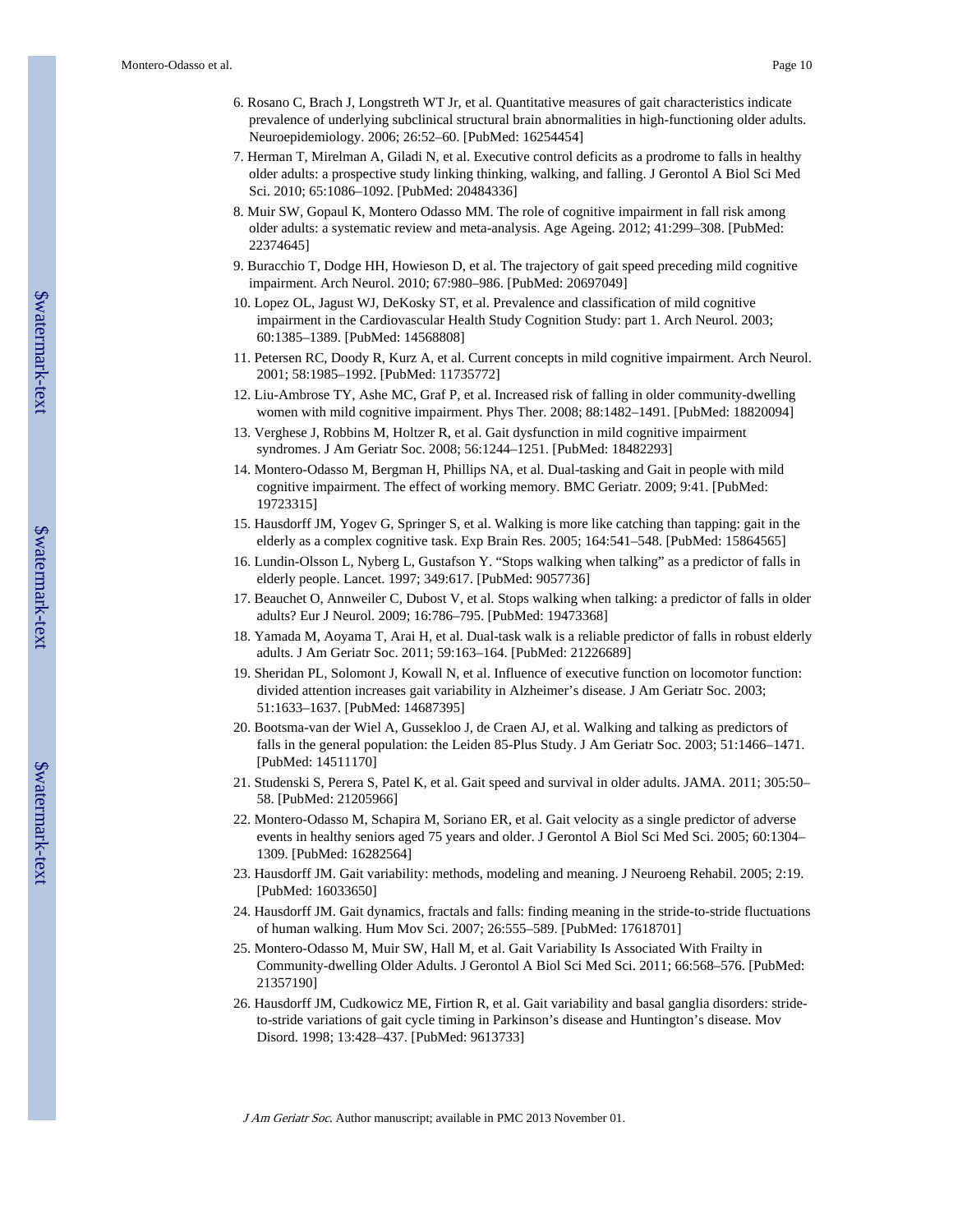- 27. Muir SW, Speechley M, Wells J, et al. Gait assessment in mild cognitive impairment and Alzheimer's disease: The effect of dual-task challenges across the cognitive spectrum. Gait Posture. 2011; 35:96–100. [PubMed: 21940172]
- 28. Brach JS, Studenski SA, Perera S, et al. Gait variability and the risk of incident mobility disability in community-dwelling older adults. J Gerontol A Biol Sci Med Sci. 2007; 62:983–988. [PubMed: 17895436]
- 29. Herman T, Giladi N, Gurevich T, et al. Gait instability and fractal dynamics of older adults with a "cautious" gait: why do certain older adults walk fearfully? Gait Posture. 2005; 21:178–185. [PubMed: 15639397]
- 30. Hausdorff JM, Rios DA, Edelberg HK. Gait variability and fall risk in community-living older adults: a 1-year prospective study. Arch Phys Med Rehabil. 2001; 82:1050–1056. [PubMed: 11494184]
- 31. Montero-Odasso M, Muir SW, Speechley M, et al. Gait variability and mild cognitive impairment: The effect of increasing task complexity. Arch Phys Med Rehabil. 2011; 93:293–299. [PubMed: 22289240]
- 32. Camicioli R, Majumdar SR. Relationship between mild cognitive impairment and falls in older people with and without Parkinson's disease: 1-Year Prospective Cohort Study. Gait Posture. 2010; 32:87–91. [PubMed: 20434917]
- 33. Oliver D, Connelly JB, Victor CR, et al. Strategies to prevent falls and fractures in hospitals and care homes and effect of cognitive impairment: systematic review and meta-analyses. BMJ. 2007; 334:82. [PubMed: 17158580]
- 34. Hauer K, Becker C, Lindemann U, et al. Effectiveness of physical training on motor performance and fall prevention in cognitively impaired older persons: a systematic review. Am J Phys Med Rehabil. 2006; 85:847–857. [PubMed: 16998433]
- 35. Verghese J, Mahoney J, Ambrose AF, et al. Effect of cognitive remediation on gait in sedentary seniors. J Gerontol A Biol Sci Med Sci. 2010; 65:1338–1343. [PubMed: 20643703]
- 36. Silsupadol P, Shumway-Cook A, Lugade V, et al. Effects of single-task versus dual-task training on balance performance in older adults: a double-blind, randomized controlled trial. Arch Phys Med Rehabil. 2009; 90:381–387. [PubMed: 19254600]
- 37. Schwenk M, Zieschang T, Oster P, et al. Dual-task performances can be improved in patients with dementia: a randomized controlled trial. Neurology. 2010; 74:1961–1968. [PubMed: 20445152]
- 38. Verghese J, Holtzer R. Walking the walk while talking: cognitive therapy for mobility in dementia? Neurology. 2010; 74:1938–1939. [PubMed: 20445148]
- 39. Mirelman A, Maidan I, Herman T, et al. Virtual reality for gait training: can it induce motor learning to enhance complex walking and reduce fall risk in patients with Parkinson's disease? J Gerontol A Biol Sci Med Sci. 2011; 66:234–240. [PubMed: 21106702]
- 40. Auriel E, Hausdorff JM, Herman T, et al. Effects of methylphenidate on cognitive function and gait in patients with Parkinson's disease: a pilot study. Clin Neuropharmacol. 2006; 29:15–17. [PubMed: 16518128]
- 41. Ben Itzhak R, Giladi N, Gruendlinger L, et al. Can methylphenidate reduce fall risk in communityliving older adults? A double-blind, single-dose cross-over study. J Am Geriatr Soc. 2008; 56:695–700. [PubMed: 18266665]
- 42. Bohnen NI, Muller ML, Koeppe RA, et al. History of falls in Parkinson disease is associated with reduced cholinergic activity. Neurology. 2009; 73:1670–1676. [PubMed: 19917989]
- 43. Montero-Odasso M, Wells JL, Borrie MJ, et al. Can cognitive enhancers reduce the risk of falls in older people with mild cognitive impairment? A protocol for a randomised controlled double blind trial. BMC Neurol. 2009; 9:42. [PubMed: 19674471]
- 44. Devos D, Defebvre L, Bordet R. Dopaminergic and non-dopaminergic pharmacological hypotheses for gait disorders in Parkinson's disease. Fundam Clin Pharmacol. 2010; 24:407–421. [PubMed: 20163480]
- 45. Drever BD, Riedel G, Platt B. The cholinergic system and hippocampal plasticity. Behav Brain Res. 2011; 221:505–514. [PubMed: 21130117]
- 46. Assal F, Allali G, Kressig RW, et al. Galantamine improves gait performance in patients with Alzheimer's disease. J Am Geriatr Soc. 2008; 56:946–947. [PubMed: 18454755]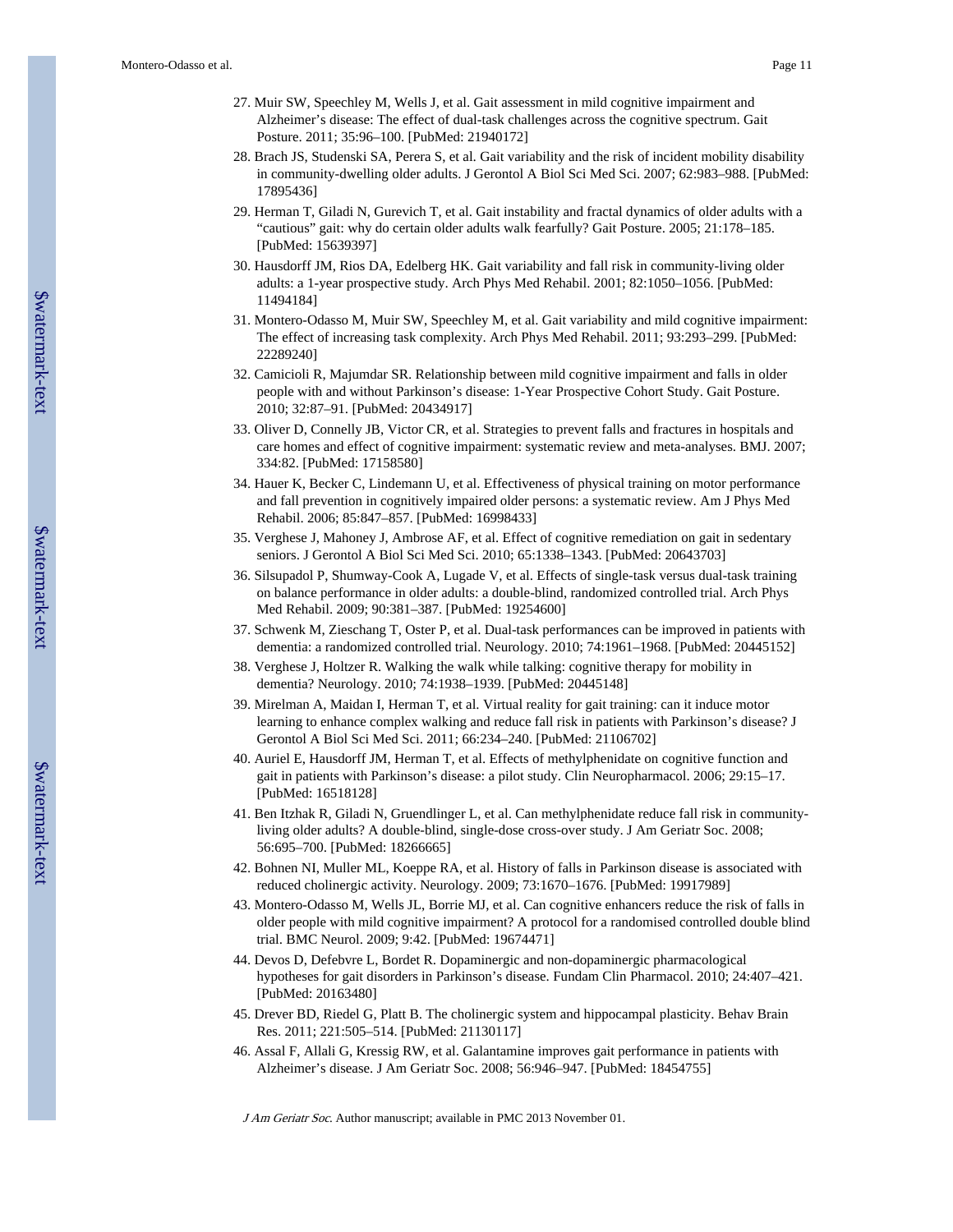- 47. Montero-Odasso M, Wells J, Borrie M. Can cognitive enhancers reduce the risk of falls in people with dementia? An open-label study with controls. J Am Geriatr Soc. 2009; 57:359–360. [PubMed: 19207156]
- 48. Chung KA, Lobb BM, Nutt JG, et al. Effects of a central cholinesterase inhibitor on reducing falls in Parkinson disease. Neurology. 2010; 75:1263–1269. [PubMed: 20810998]
- 49. Beauchet O, Launay C, Fantino B, et al. Does memantine improve the gait of individuals with Alzheimer's disease? J Am Geriatr Soc. 2011; 59:2181–2182. [PubMed: 22098042]
- 50. Segev-Jacubovski O, Herman T, Yogev-Seligmann G, et al. The interplay between gait, falls and cognition: can cognitive therapy reduce fall risk? Expert Rev Neurother. 2011; 11:1057–1075. [PubMed: 21721921]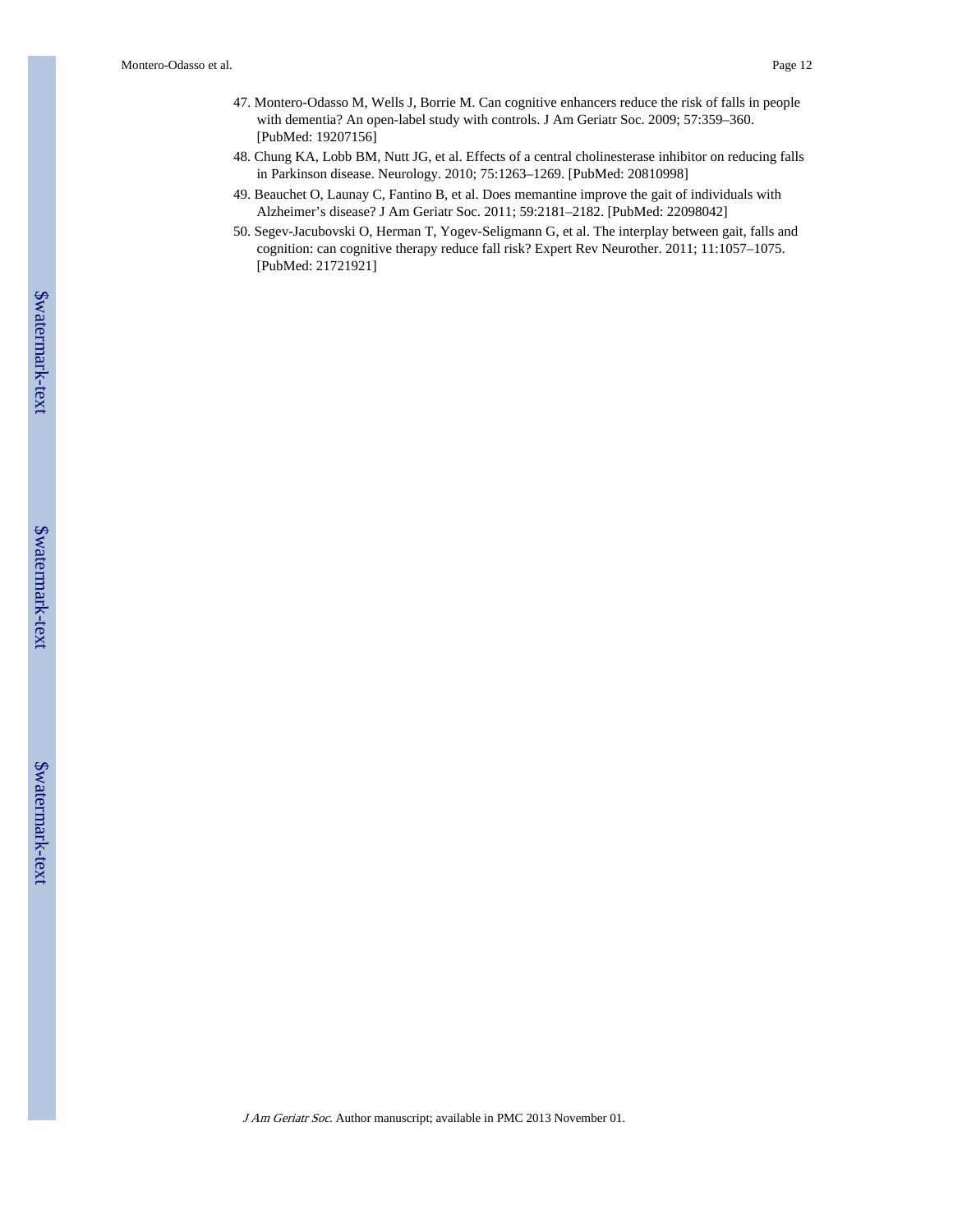#### Figure 1 a. Traditional view



#### Figure 1 b. Alternative, emerging view



#### **Figure 1.**

Figure 1a and 1b. 1a Traditional view of the parallel decline of gait and cognitive function with aging. Gait performance and cognitive function deteriorate with aging yielding two geriatric entities: falls and dementia. **2b.** Alternative, emerging view. Cognition predicts mobility decline and falls, on the one hand; and, on the other hand, mobility decline and slow gait predict cognitive deterioration. These phenomena occur in a concurrent manner.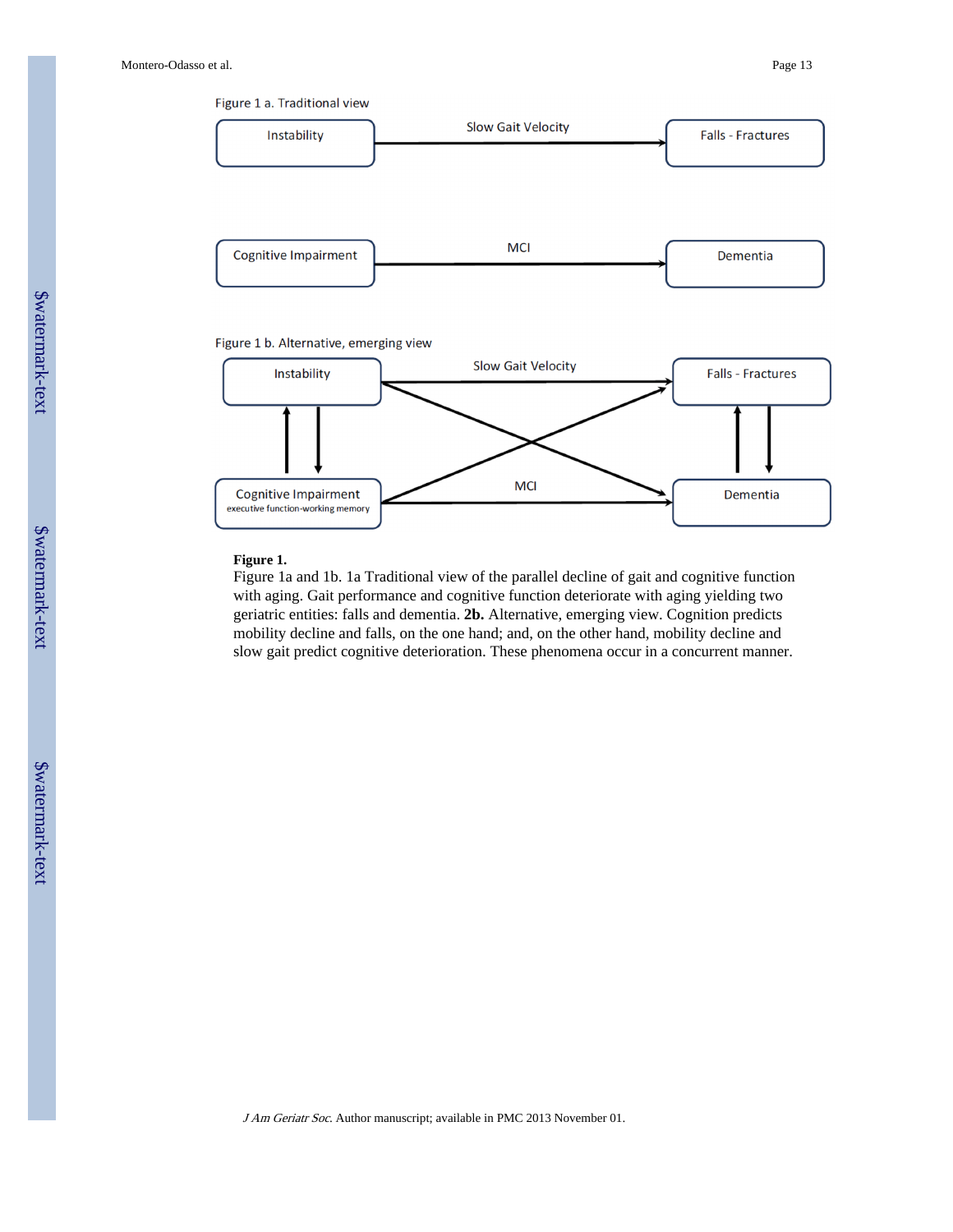



#### **Figure 2.**

Effects of a complex dual-task load (serials subtractions by sevens) on stride time variability in a participant with normal cognition (left) compared with a participant with mild cognitive impairment (right). From Montero-Odasso et al  $(2011)^{31}$ .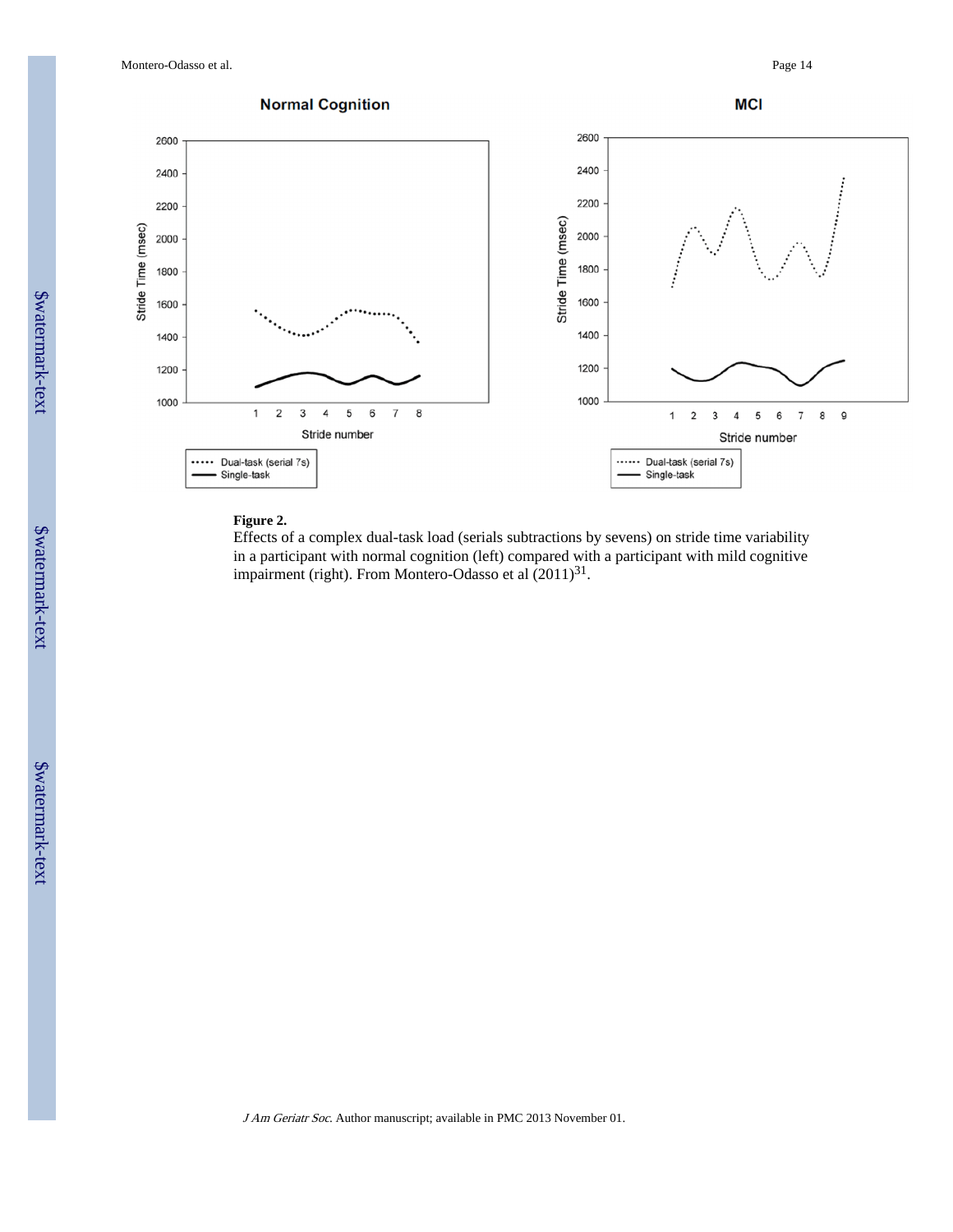

#### **Figure 3.**

Examples of the effects of four different forms of cognitive therapy on usual-walking gait velocity and dual-tasking gait velocity. Values shown are change with respect to baseline. Note: Note that 5 cm/s and 10 cm/s have been identified as the MCD and substantial difference (**3a)** Effects of 8 weeks of computerized cognitive training (while seated) in sedentary older adults, compared with wait list controls. Data from [35]. **(3b)** Effects of dualtask training during walking on gait speed in older adults with balance impairment, compared with subjects who only practiced walking. Data from [36]. **(3c)** Effects of 6 weeks of TT augmented with VR among patients with PD, compared with an active control comparison of 6 weeks of TT alone. Usual-walking gait speed increased in both the TT alone and TT + VR groups; however, DT gait speed only improved among the patients who participated in  $TT + VR$ . Data from  $\left[\frac{35;39}{\right]$ . **(3d)** Effects of 4 months of donepezil use on gait speed in patients with Alzheimer's disease and compared with control patients with mild cognitive impairment. Data from  $[47]$ . Adapted with permission from Segev-Jacubovski et al [<sup>50</sup>]. AD: Alzheimer's disease; DT: Dual-tasking; MCD: Minimal clinically significant difference; MCI: Mild cognitive impairment; PD: Parkinson's disease; TT: Treadmill training; VR: Virtual reality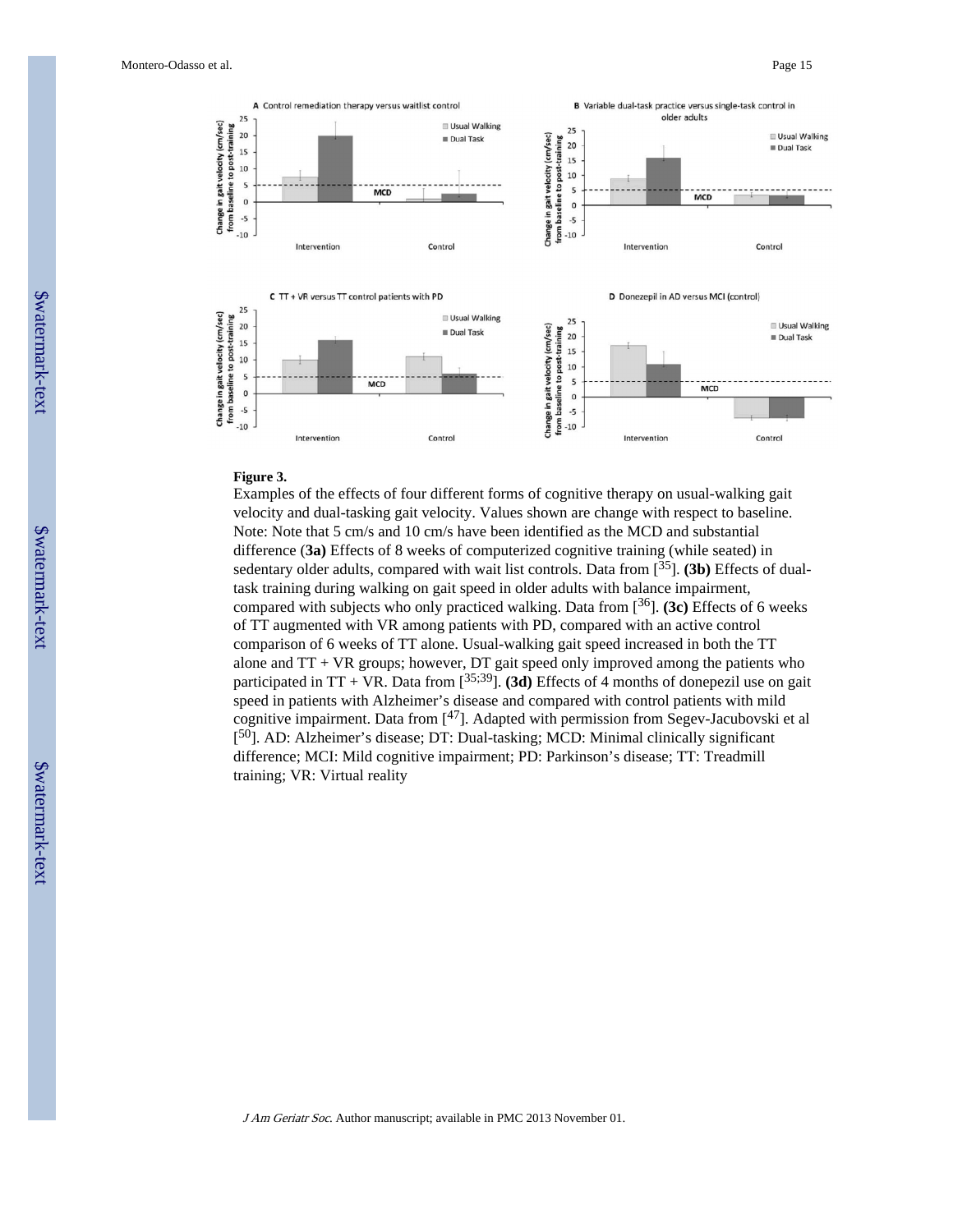| Study (year)             | Study design             | Type of intervention                                                                                                                                                                                                                                               | Duration of training                                                                                         | Participants                                                                                                                                                                            | <b>Summary of findings</b>                                                                                                                                                                                                                                                                                                                                                   |
|--------------------------|--------------------------|--------------------------------------------------------------------------------------------------------------------------------------------------------------------------------------------------------------------------------------------------------------------|--------------------------------------------------------------------------------------------------------------|-----------------------------------------------------------------------------------------------------------------------------------------------------------------------------------------|------------------------------------------------------------------------------------------------------------------------------------------------------------------------------------------------------------------------------------------------------------------------------------------------------------------------------------------------------------------------------|
|                          |                          |                                                                                                                                                                                                                                                                    | intervention                                                                                                 |                                                                                                                                                                                         |                                                                                                                                                                                                                                                                                                                                                                              |
| You et al. $(2009)$      | RCT                      | (walking 30 m) and cognitive (memory<br>recall) task ( $n = 8$ ), whereas the control<br>treatment (walking while listening to<br>Dual-task CGI: simultaneous motor<br>group $(n = 5)$ received a placebo<br>simple music)                                         | 18 sessions, 30 min<br>per session over 6<br>weeks                                                           | 13 older adults (mean<br>age: $68.3 \pm 6.5$ years)<br>with a history of falls                                                                                                          | dual-task condition improved ( $p < 0.05$ ), but<br>Working memory performance under the<br>significant changes in gait velocity and<br>stability were not observed                                                                                                                                                                                                          |
| Silsupadol et al. (2009) | RCT                      | Participants were randomly assigned to<br>dual-task training with variable-priority<br>training ( $n = 7$ ), dual-task training with<br>one of three interventions: single-task<br>fixed-priority instructions $(n = 8)$ , and<br>instructions $(n = 6)$           | 12 sessions; 45-min<br>sessions, 3 times a<br>week for 4 weeks<br>individualized                             | 21 older adults (aged 65<br>years and older) with<br>balance impairment                                                                                                                 | found in all groups. Only the DT training with<br>second week maintained at 12-week follow-<br>Improvement in balance and gait speed was<br>demonstrated a DT training effect at the<br>variable-priority instructions group                                                                                                                                                 |
| Yogev-Seligmann et al.   | Open-label, pilot        | A 4-week program of one-on-one training<br>included walking while performing<br>several distinct cognitive tasks                                                                                                                                                   | times a week for 4<br>12 sessions; three<br>weeks                                                            | Seven patients with PD<br>(mean age: $63.8 \pm 8.4$<br>years)                                                                                                                           | improved and was retained 1 month after the<br>Gait velocity and gait variability during DT<br>significantly improved. Untrained DT also<br>end of the training                                                                                                                                                                                                              |
| Verghese et al. (2010)   | RCT                      | modality tasks compared with wait-list (n<br>mixture of 21 visual, auditory and cross-<br>Computerized 'Mindfit' program (n =<br>10). Each training session included a<br>$\frac{1}{10}$                                                                           | a<br>min/session, 3 times<br>compared with wait-<br>24 sessions; 45-60<br>week for 8 weeks.<br>list controls | years, MMSE: $29 \pm 0.3$ )<br>at training, and wait-list<br>Sedentary older adults<br>(mean age: $77.4 \pm 7.0$<br>(mean age: 79.9 $\pm$ 7.5<br>years; MMSE: 29.1 ±<br>$\widetilde{e}$ | walking ( $p$ < 0.05) and 'walking while talking'<br>$(p = 0.002)$ only in study group. Speed of<br>processing improved significantly in the training group ( $p = 0.03$ )<br>Gait velocity improved during normal                                                                                                                                                           |
| Schwenk et al. (2010)    | RCT                      | throwing or catching a ball and cognitive:<br>dual-task-based exercise training (motor:<br>Intervention group ( $n = 20$ ) underwent<br>arithmetic tasks, repeating names of<br>animals). The control group ( $n = 29$ )<br>performed low-intensity exercise.      | 24 sessions over 12<br>weeks, 1 h twice a<br>week                                                            | with confirmed mild-to-<br>(MMSE 17-26: 21.4 $\pm$<br>49 participants (mean<br>age: $81.9 \pm 7.5$ years)<br>moderate dementia<br>(6.2)                                                 | support ( $p = 0.003$ ) under complex three-step<br>challenging DT two-step forward calculation<br>velocity under dual-task (p< 0.001), cadence<br>$(p = 0.007)$ , stride length $(p = 0.001)$ , single<br>backward calculation conditions compared<br>DT training significantly improved gait<br>with the control, but not under the les<br>conditions                      |
| Mirelman et al. (2010)   | Repeated measures design | on the treadmill. Comparison was made to<br>simulation required obstacle negotiation<br>in two planes, while continuing to walk<br>a historical active control group who<br>followed similar protocol of TT but<br>IT with virtual obstacles. The VR<br>without VR | 18 sessions (three per<br>week for 6 weeks)                                                                  | to walk unassisted for at<br>20 participants with PD<br>impaired but were able<br>(mean age: $67.1 \pm 6.5$<br>years) moderately<br>least 5 min                                         | the dual-tasking, gait velocity ( $p = 0.003$ ) and<br>higher after training with TT + VR compared<br>Dual-task gait variability decreased and Trail<br>length under usual walking. However, under<br>Making Test times improved after TT + VR<br>stride length ( $p < 0.001$ ) were significantly<br>Improvements in gait velocity and stride<br>with TT alone.<br>training |
|                          |                          |                                                                                                                                                                                                                                                                    |                                                                                                              |                                                                                                                                                                                         |                                                                                                                                                                                                                                                                                                                                                                              |

Note: CGI: Cognitive-gait intervention; DT: Dual-tasking; MMSE: Mini Mental State Examination; RCT: Randomized controlled trial; TT: Treadmill training; VR: Virtual reality. Adapted with permission

Note: CGI: Cognitive-gait intervention; DT: Dual-tasking; MMSE: Mini Mental State Examination; RCT: Randomized controlled trial; TT: Treadmill training; VR: Virtual reality. Adapted with permission

from Segev-Jacubovski et al [56].

from Segev-Jacubovski et al $\lbrack ^{56}].$ 

J Am Geriatr Soc. Author manuscript; available in PMC 2013 November 01.

**Table 1**

\$watermark-text

\$watermark-text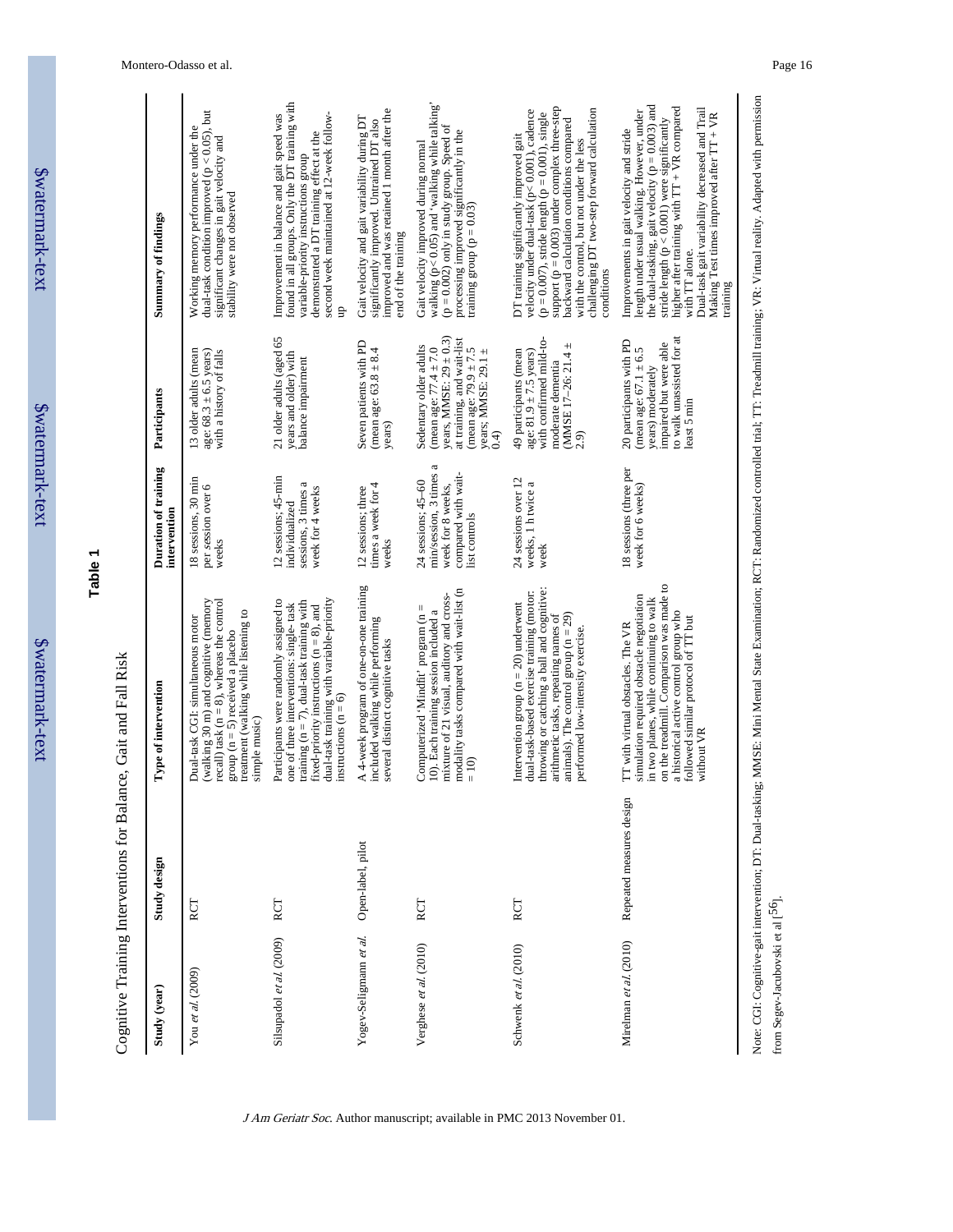|                                    | Cognitive Pharmacotherapy for Balance,    | Gait and Fall Risk                                                                                                                                                                                          |                                                 |                                                                                                                                                                                                                                                                                         |                                                                                                                                                                                                                                                                                                                               |
|------------------------------------|-------------------------------------------|-------------------------------------------------------------------------------------------------------------------------------------------------------------------------------------------------------------|-------------------------------------------------|-----------------------------------------------------------------------------------------------------------------------------------------------------------------------------------------------------------------------------------------------------------------------------------------|-------------------------------------------------------------------------------------------------------------------------------------------------------------------------------------------------------------------------------------------------------------------------------------------------------------------------------|
| <b>Study</b> (years)               | Study design                              | Type of intervention                                                                                                                                                                                        | Duration of intervention                        | Participants                                                                                                                                                                                                                                                                            | <b>Summary of findings</b>                                                                                                                                                                                                                                                                                                    |
| Auriel et al.<br>(2006)            | Open-label, before-after design           | Before and 2 h after taking a<br>single dose of 20 mg of MPH                                                                                                                                                | 2 h                                             | (mean age: 70.2 ± 9.2 years,<br>MMSE: 28.8 ± 1.7)<br>21 patients with idiopathic<br>PD who receive l-Dopa,                                                                                                                                                                              | only a trend ( $p = 0.099$ ). The Timed Up<br>and Go ( $p = 0.001$ ), gait velocity ( $p = 0.005$ ) and stride time variability ( $p =$<br>Improvement in the Attention ( $p = 0.025$ ), whereas the EF Index showed<br>0.013) showed significant<br>improvements                                                             |
| Ben-Itzhak et<br>al. (2008)        | RCT, double-blind, placebo-<br>controlled | Before and 2 h after taking 20<br>mg MPH or a placebo                                                                                                                                                       | 2 h                                             | age: 73.8 ± 1.2 years, mean<br>MMSE: 27.8 ± 1.4)<br>memory complaints (mean<br>dementia with subjective<br>26 older adults without                                                                                                                                                      | 0.004), stride time variability ( $p = 0.03$ )<br>and EF ( $p = 0.03$ ); effects not observed<br>MPH improved Timed Up and Go $(p =$<br>after treatment with the placebo                                                                                                                                                      |
| Odasso et al. $(2009)$<br>Montero- | Open-label study with controls            | month, and another 3 months<br>5 mg/day of donepezil for 1<br>with 10 mg/day. The MCI<br>group with no treatment                                                                                            | Up to 4 months                                  | (mean age: 75.6 ± 6.2 years;<br>MMSE: 27.9 ± 1.7; MoCA:<br>22.9 ± 1.7)<br>(mean age: 79.9 ± 4.8 years;<br>MMSE: 22.3 ± 1.2; MoCA:<br>Six patients with mild AD<br>$15 \pm 1.4$ ) compared with<br>eight patients with MCI                                                               | AD patients increased their gait velocity<br>after 1 month under single ( $p = 0.045$ )<br>and dual-tasking ( $p = 0.047$ ). Stride time<br>maintained for 4 months. Gait measures<br>variability decreased (improved) during<br>in the MCI (control) group were worse<br>follow-up. These increases were<br>than at baseline |
| Assal et al.<br>(2008)             | Before-after design                       | Galantamine mean dose of 17.8<br>± 3.5 mg/day                                                                                                                                                               | 24 weeks                                        | without dementia (mean age:<br>Nine patients with mild-to-<br>treatment control subjects<br>moderate AD (mean age:<br>$77.9 \pm 2.1$ years; mean<br>$78.1 \pm 1.0$ years; mean<br>compared with 18 no-<br>MMSE: $26.4 \pm 5.2$ )<br>MMSE: $29.4 \pm 0.8$ )                              | tasking after treatment ( $p = 0.01$ ). There<br>Stride time was shorter under dual-<br>was no change in the controls                                                                                                                                                                                                         |
| Chung et al.<br>(2010)             | Randomized, crossover, double-blind       | subjects were instructed to take<br>increase to 10 mg/day for the<br>placebo. In each drug phase,<br>placebo for 3 weeks and to<br>Donepezil compared with<br>5 mg/day of donepezil or<br>remaining 3 weeks | 6 weeks, 3 weeks washout,<br>6 weeks of placebo | falling (mean age: $68.3 \pm 10.8$ years; MMSE: $27.6 \pm 10.8$<br>reported falling or nearly<br>23 patients with PD who<br>4.5)                                                                                                                                                        | with the most falls at baseline tended to<br>Confidence Scale, Berg Balance Scale,<br>UPDRS III or MMSE scores<br>taking placebo ( $p = 0.049$ ). Subjects<br>Less falls with donepezil than when<br>show the largest improvements. No<br>differences in Activities of Balance                                                |
| Beauchet et al.<br>(2011)          | Before-after design                       | $mg/day$ in the morning - titrated<br>in 5 mg increments over 4<br>weeks<br>Memantine mean dose of 20                                                                                                       | $211.0 \pm 78.2$ days                           | patients with AD without any<br>women; MMSE at baseline:<br>women; MMSE at baseline:<br>17 patients with AD (mean<br>age 83.8±5.8 years; 52.9%<br>age 80.0±6.6 years; 56.3%<br>$14.5 \pm 4.2$ ) and $32$ age- and<br>anti-dementia drug (mean<br>gender-matched control<br>$23.2 + 5.3$ | (improved) during follow-up in the<br>memantine group (6.3±6.1 versus<br>3.6±1.3, P=0.038)<br>Stride time variability decreased                                                                                                                                                                                               |

J Am Geriatr Soc. Author manuscript; available in PMC 2013 November 01.

**Table 2**

\$watermark-text

\$watermark-text